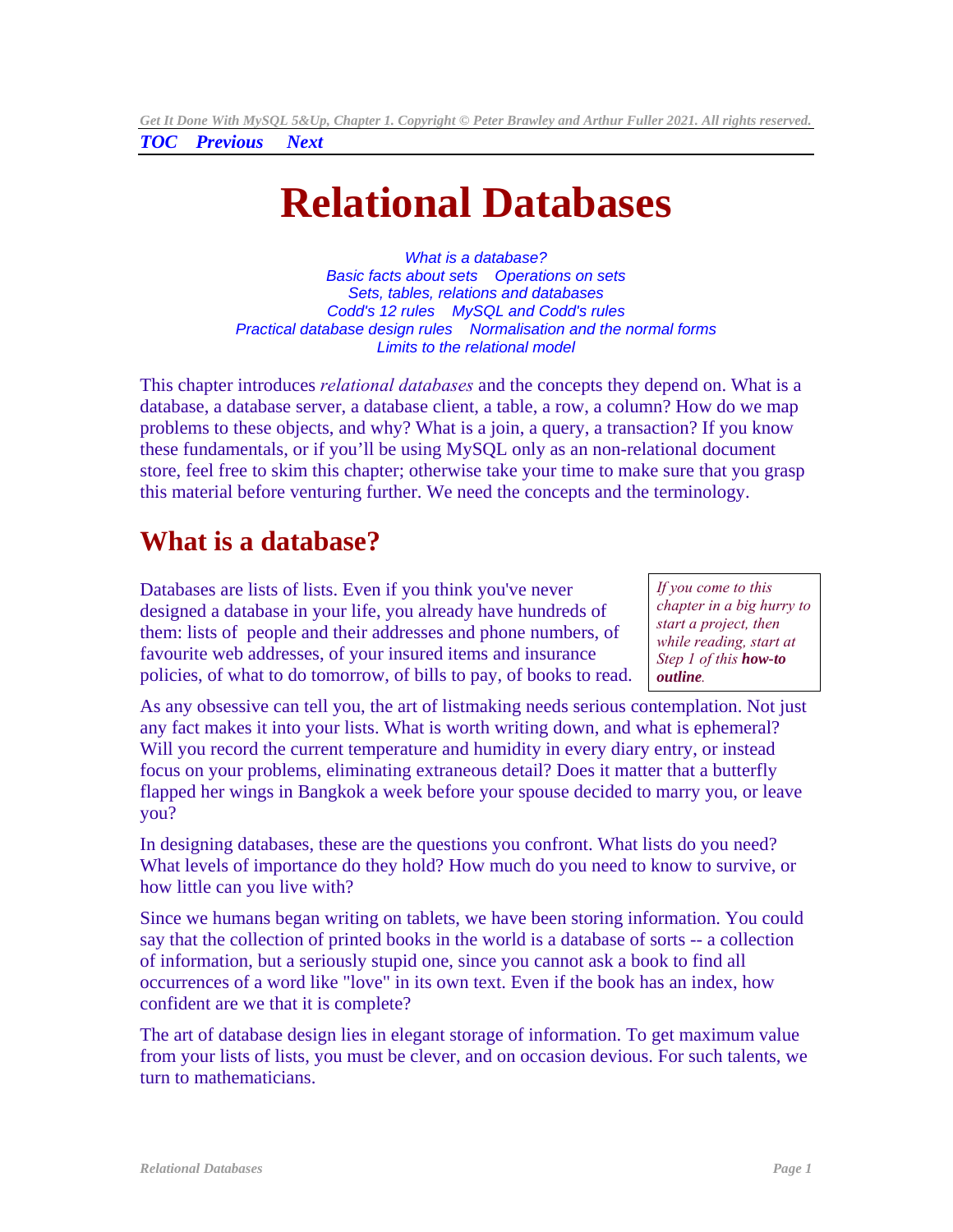#### **A database is a set of sets**



A list represents a collection. Collections are sets. A database is a set of sets.

Consider the set of blue things– blue skies, blues music, blue jays, bachelor button flowers, blue jeans, blue movies.

Consider the set of vehicles– automobiles, trucks, forklifts, bicycles, golf carts.

Consider a more abstract set, the set of shapes–circles, triangles, rectangles, pentangles, ellipses, trapezoids. Each member of this set is precisely defined. A triangle consists of the straight lines connecting three points in space that are not in a straight line.

Now consider (Fig 1) three sets at

once - men, crooks and politicians - and their areas of intersection.

Suppose you've just been hired as custodian of certain demographic data on the people of your town, and you have been told that the focus will be, for some reason, on which people are men, crooks and/or politicians. Your boss has made it clear that she expects you to record all instances of these three properties in all people for whom she will send data to you, and she further expects you to produce, at a moment's notice, a completely accurate list of people having any, some or none of the three attributes you will be tracking.

Well, some men are neither crooks nor politicians, some male crooks are not politicians, some politicians are neither crooks nor males, and so on for a total of seven subsets or lists corresponding to the seven different coloured areas in Fig 1. And, Fig 1 represents a set you may not have noticed yet: the white space around the coloured shapes. That white space represents the set of everything that is neither town man nor crook nor politician. That set is empty with respect to those three set attributes. A *null set*.

Yes, you could argue that the white space represents, not a null set, but actually a set of 7 billion people–all the folks in the world who are not men and not crooks and not politicians in your town. But you would be ignoring perspective and context. If every database model had to account for all possible members in the universe of each of its sets, we could never finish our first database job. Indeed we will expand some of the coloured sets and subsets, but having done so, we will still have that white space representing everything that belongs to none of our categories.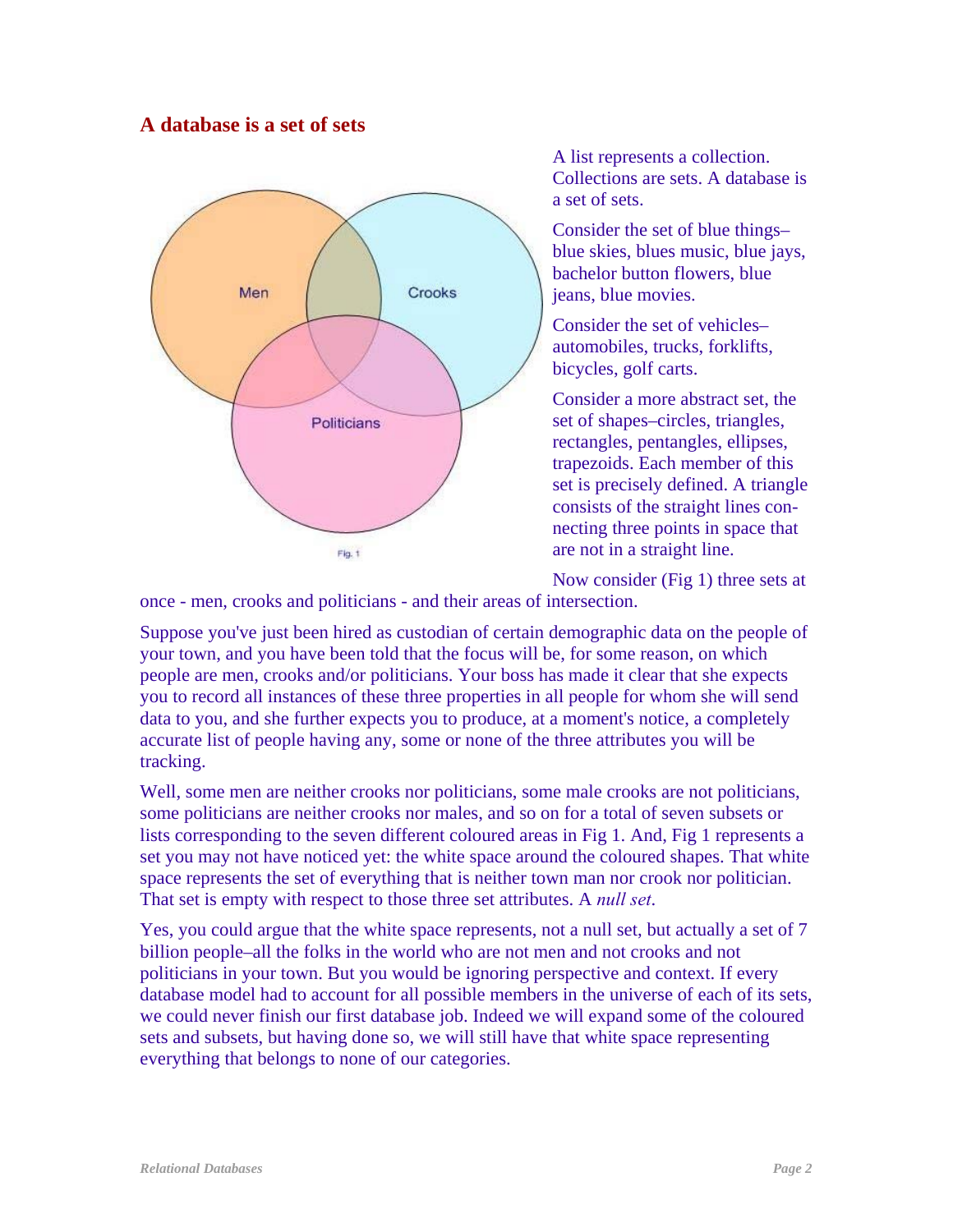All in all, then, Fig. 1 specifies eight sets, for seven of which you might have to deliver membership lists. You have seven lists to maintain, somehow.

Are you going to keep seven different lists in seven different files, one labelled 'men', another labelled 'crooks', one called 'crooked men' and so on? Then every time your boss sends you data on someone new, or asks you to delete someone who's moved away, you will find and update the appropriate list or lists? Each deletion will require that you read up to eight lists, and so will each addition (to make sure that the person you are adding is not already filed or misfiled on a list).

You could do it that way. Would it be rude to some of our ancestors to call it a *neanderthal* database? Tomorrow, when your boss gives you three more attributes to track, say, 'owns property' and 'owns a firearm' and 'finished high school', you will have a lot more than twice as much work to do. With three attributes, a person can be on one of  $2^3$ -1=7 lists. With six attributes, you have to maintain  $2^6$ -1=63 lists. Doubling the number of attributes grew your workload ninefold, and it's only day two. You're in trouble.

*Then* you wake up: suppose you make just *one* list, and define each of these attributes men, crooks, politicians, property owners, gun owners, high school graduates, whatever else is specified—as an item that can be filled in, yes-or-no, for each person?

That is the idea of a *record* or *row*. It contains exactly one *cell* for each attribute. A collection of such rows is a perfectly rectangular *table*. In such a table, we refer to each attribute as a *column*. A node where a row and column intersect is a *cell* containing a value for the corresponding row and column.

Rows and columns. In terms of sets, what have we done? We noticed that membership in any one of our sets is more or less logically independent of membership in any other set, and we devised a simple structure, a *table*, which maps set memberships to columns. Now we can record all possible combinations of membership in these sets for any number of persons, with a minimum of effort.

With this concept, you winnow your cumbersome 63 lists down to just one.

After you solve one small problem, and one larger problem.

The small problem is that, supposing we have a table, a collection of rows with data in them, we have not yet figured out a method for identifying specific rows, for distinguishing one row from another.

There seems to be a simple method at hand: add a column called name, so every row contains a person's name. The name cell in identifies each row, and the list of values in the column delivers a list of all recorded names.

Fine, but what if we have three John Smiths? Indeed, and again there is a simple answer. Add one more column, person\_id, and assume, for now, a method of assigning, to each row, a unique number that is a person\_id value. Each John Smith will then have his own person\_id, so we can have as many John Smiths as we like without mixing up their data. So much for the smaller problem.

The larger problem is, how do we get information into this table, and retrieve information from it? In a real way, that is the subject of this book for the case where our array of rows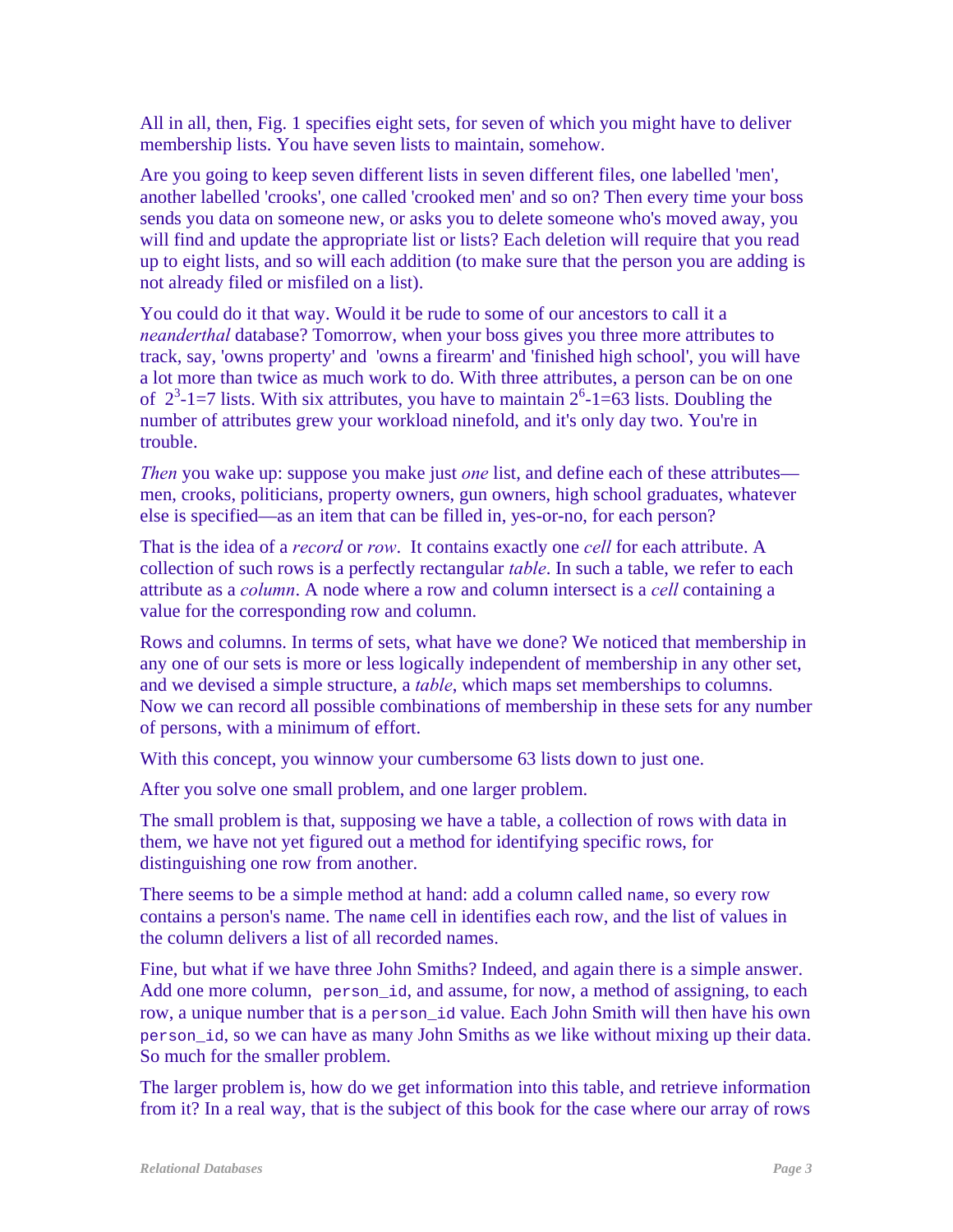and columns is a MySQL table. Suppose though, for now, a generalised mechanism that converts our table design to a data storage process, how do we instruct the mechanism to put rows of data into the table, and to retrieve rows, or summaries of rows, from it? How do you tell it to store

 ( 'Smith, John', male, crook, non-politician, owns property, owns gun, graduated high school )

in one row? And after you have stored many such rows, how do you ask it to list all the crooked male politicians with firearms?

In database lingo, such requests are called *queries*. We can call our system a database management system (DBMS) only if it supports these two functionalities:

- 1. creation and maintenance of *tables* as we have defined them, and
- 2. *queries* that update or retrieve information in the tables

Obviously if humans are going to use such a system, then table creation, table maintenance and queries need language interfaces. A language for table creation and maintenance is called a *Data Definition Language* or DDL, and a query language is called a *Data Manipulation Language*. For the moment, assume we have one of each.

With slight touchups, and ignoring for the moment the different kinds of data that will reside in each cell, our table, so far, has these columns:

```
 person_id 
 name 
 gender 
 crook 
 politician 
 owns_property 
has firearm
hs diploma
```
Call it the persons table. If the 63 separate lists constituted a neanderthal database, what is our table? We could give it the name *JPLDIS*, or *dBASE II*, or *Paradox*, or many another 1970s-1980s system that implemented simple tables with a simple DDL and DML. Clearly it fits our definition of a database as a set of sets.

#### <span id="page-3-0"></span>**But a** *real* **database is a set of sets** *of sets*

Next day your boss greets you with more unwelcome news: you will need to store people's addresses, and a bunch of sub-attributes for politicians. Initial requests are:

- holds an electoral office of some sort, or
- running for electoral office, and
- belongs to a recognised political party,
- date of entry into politics
- amount of political pork available to the politician for redistribution

and there will be more to come. In the course of this conversation it may dawn on you that you will soon be getting similar requests about other columns–property ownership, or some other as-yet-undreamt attribute. Your success is about to burden you with an unmanageable explosion of more lists.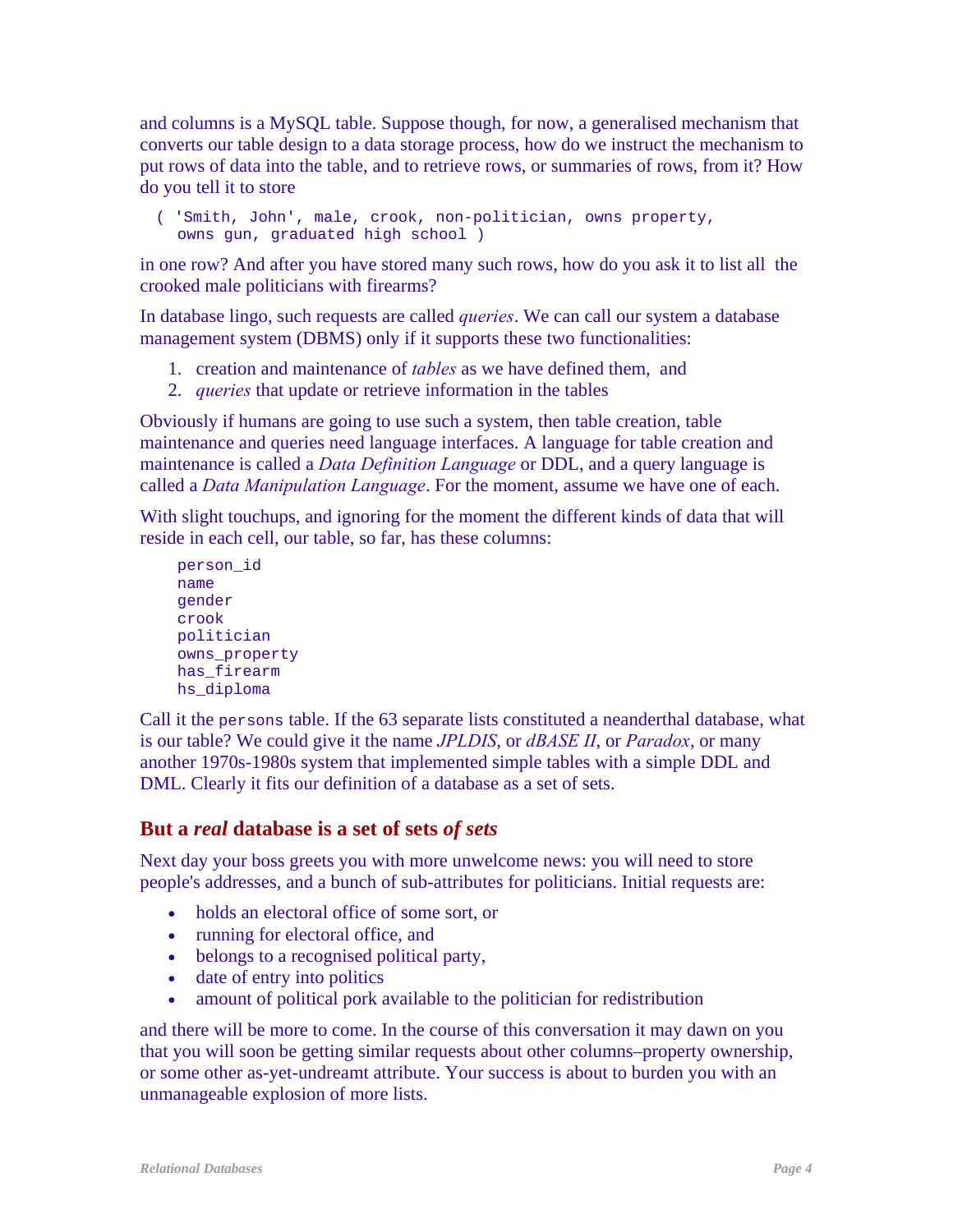What to do? Are we to add columns for elected*,* running*,* party*,* entry date and pork dollars to the persons table? If so, what would we put in those cells for persons who are not politicians? Then ask yourself what the persons table will look like when you have done this over and over again for more persons attributes.

These questions are about what is called, in database theory, *normalisation*, which is, roughly, exporting sets of columns to other tables in order to minimise data redundancy. You are going to have to make a new persons table for personal info, and a politicians table that lists the political attributes your boss wishes to track. All references to politicians in the persons table will disappear. Eh? Here is how. One row in the new politicians table is named, say, pol person id. A person who is a politician gets a row in the politicians table, and the pol\_person\_id cell in that row contains that person's person\_id from the persons table.

And what can we do with these relational databases, these *sets of sets of sets*?



## <span id="page-4-0"></span>**Some basic facts about sets**

A set is a collection of similar or related "things". The basics of the modern notion of a set come from a paper by Bernard Bolzano in 1847, who defined a set as *an embodiment of the idea or concept which we conceive when we regard the arrangement of its parts as a matter of indifference.* 

As we shall see, that contains an idea that is crucial to the database engineer's idea of a database—the idea that *retrieval of information from any table must be completely independent of the physical order of rows and columns in the table.*

The mathematics of sets began in 1874 with Georg Cantor, who was trying to solve some mathematicial problems concerning infinity. We will not dive into Cantor's theory. We just want to indicate where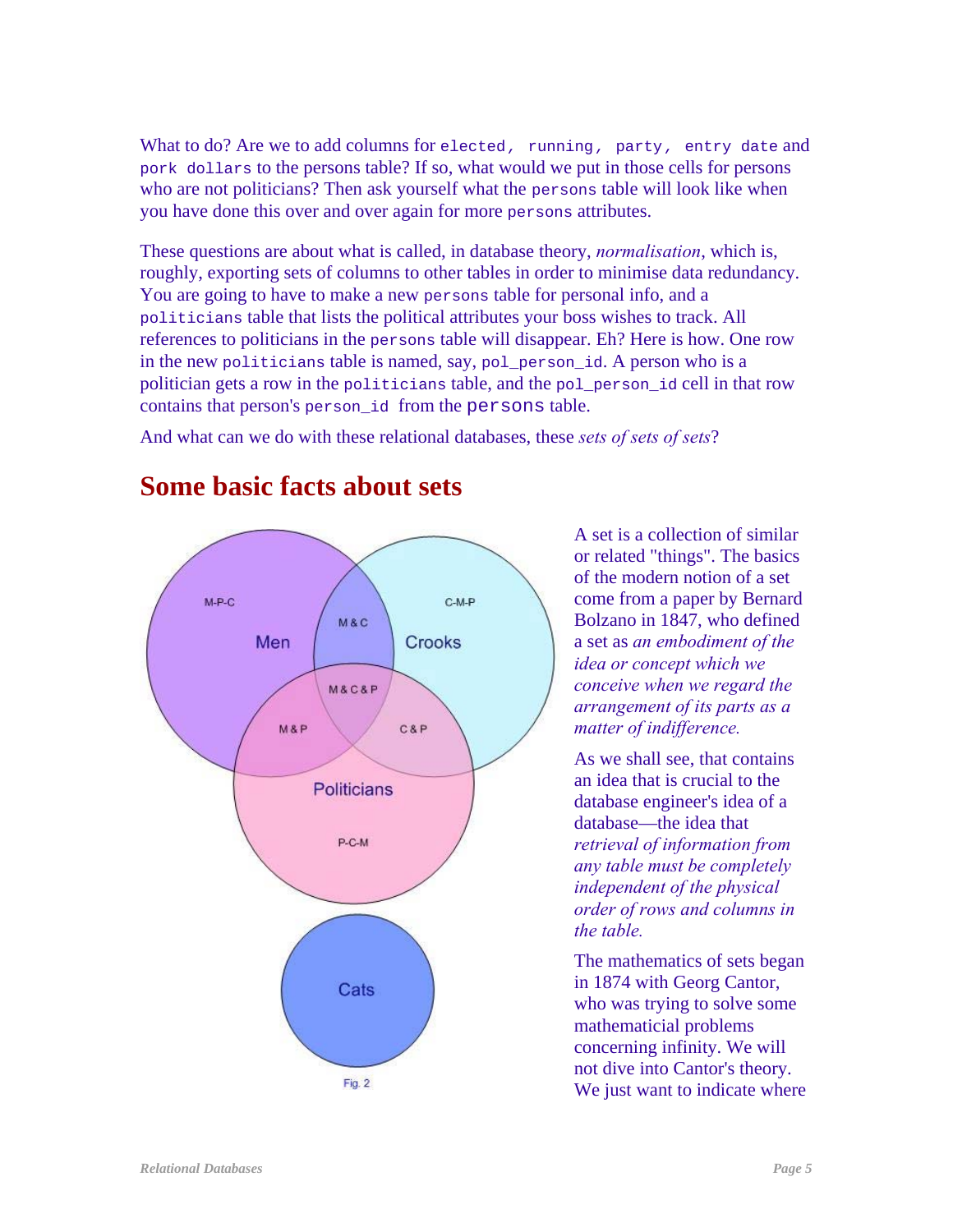relational database theory came from, and to list a few terms that will come up.

A set has zero or more *members*. If it has zero members, it is a *null set,* otherwise we can form a set of fewer than all members of the set, which is a *subset*.

Given two sets A and B, their *intersection* is defined by the members that belong to both. In Fig 2, M&P, C&P, C&M and C&M&P are intersection sets.

A set that has fewer than an infinite number of members is a *finite set*. Obviously, all databases are instances of finite sets.

If the set of members common to A and B is the null set, A and B are *disjoint* sets. For example, in Fig 2, no politician is a cat, and no cat is a politician. Politicians and Cats are disjoint.

Given sets A and B, members that belong to A and/or B constitute the *union* of A and B: in Fig 2, men who aren't crooks, plus crooks who aren't men, plus those who are both.

The intersection of A and B is always a subset of the union of A and B.

A relation R is *commutative* if a R  $b = b R$  a. Intersection and union are commutative.

Given two sets A and B, the *difference set* A-B is the set of elements of A that do not belong to B.

If B is a subset of A, A-B is called the *complement* of B in A.

A set has a *relation R* if, for each pair of elements (x,y) in A, x*R*y is true.

A relation *R* can have these properties:

- *reflexiveness*: for any element x of A, x*R*x
- *symmetry*: for any x and y in A, if x*R*y then y*R*x.
- *transitiveness*: for any x, y and z in A, if x*R*y and y*R*z then x*R*z.
- *equivalence*: a relation has equivalence if it is reflexive, symmetric and transitive.

If the idea of equivalence makes your eyes glaze over, don't worry. It will come clear when you need it.

## <span id="page-5-0"></span>**Operations on sets**

The most basic set operation is *membership*: (member) x *is in* (set) A.

Obviously, to speak of adding sets can be misleading if the sets have members in common, and if you expect set addition to work like numeric addition. So instead, we speak of *union*. In Fig 2, the union of men and crooks comprises the men who are not crooks, the crooks who are not men, and those who are both.

For similar reasons it is chancy to try to map subtraction to sets. Instead, we speak of the *difference set* A-B, the set of As that are not Bs.

To speak of multiplying sets can also be misleading, so instead we speak of *intersection*.

And with sets, division is a matter of *partitioning* into *subsets*.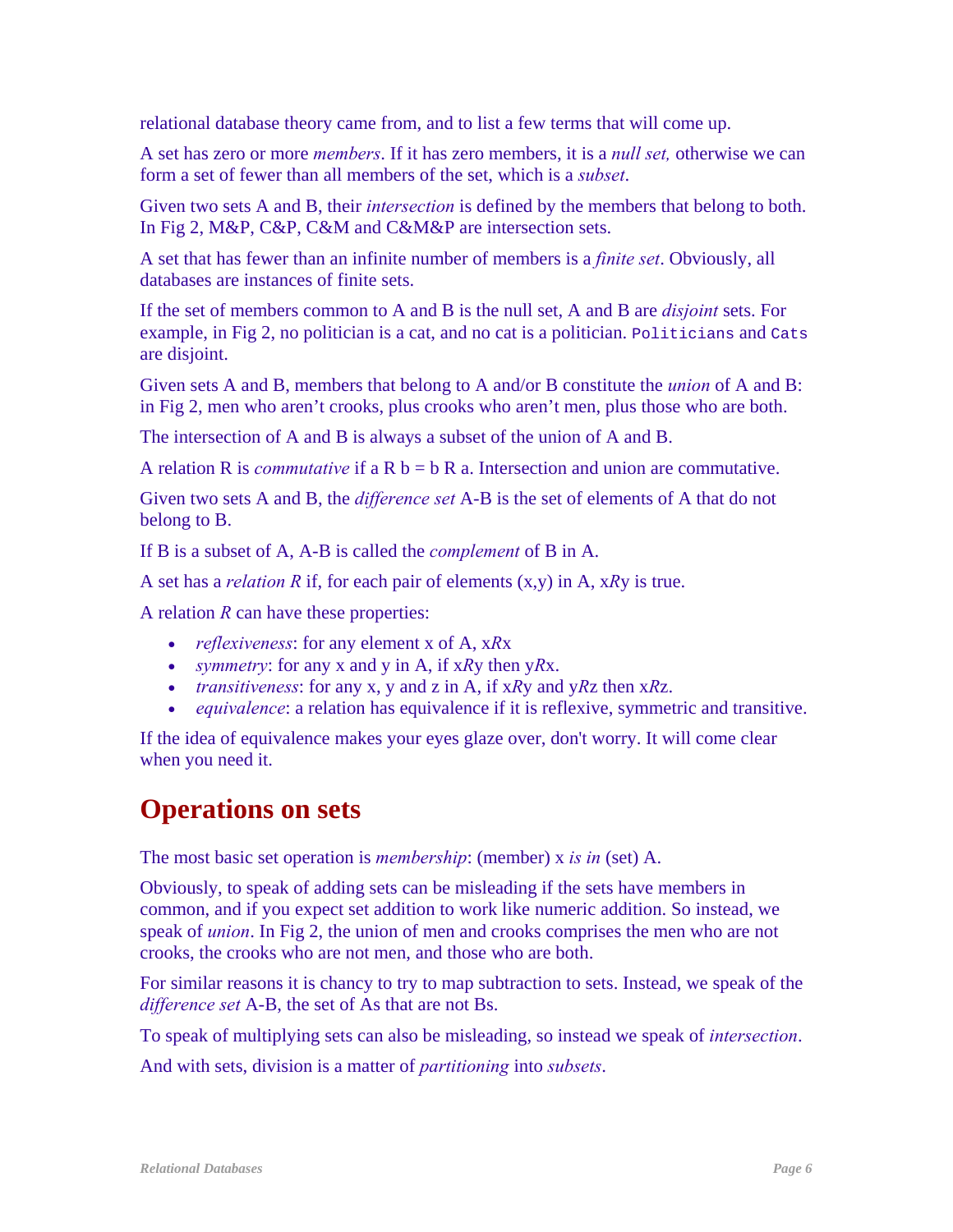## <span id="page-6-0"></span>**Sets, tables, relations and databases**

As we saw, a *table* is just an arrangement of data into rows (also called tuples, or records) and columns (also called attributes). It is a *set* of rows with data partitioned into columns. Relational database programmers, designers and managers everywhere refer to these structures as tables, but the usage is inexact—RDBMSs actually have *relations*, not tables.

<span id="page-6-1"></span>What is the difference? Crucial question. A relation is a table that meets these three criteria:

- 1. Each row is unique.
- 2. Each row has exactly the same number of cells (the table is not ragged).
- 3. The data in each cell matches the data type (*domain*) defined for its column in the relation scheme of the database.

The first two are elementary. The third is a guarantee that there is a mapping from every cell in every table in the database to a data type, i.e. *a domain*, that has been defined generally or specifically for the database. Obviously, then, RDBMS tables are relations in definite ways that spreadsheet tables are not.

Having said that, we are going to follow the very common usage of referring to relations as *tables*. Be warned, though, that if you ever have the opportunity to discuss RDBMS issues with Chris Date, you'll be well advised to switch to correct usage.

We have just dipped our toes, ever so gingerly, into *relational algebra*, which mathematically defines database relations and the eight operations that can be executed on them—*partition, restriction, projection, product, union, intersection, difference*, and *division*. Each relational operation produces a new relation (table). In Chapters *[6](#page-0-1)* and *[9](#page-0-1)*, we will see how to perform these operations using the MySQL variant of the SQL language. Before doing that, we need to set down exactly what relational databases are, how they work, and how the MySQL RDBMS works. That is the task of the rest of this chapter, and of chapters 3, 4 and 6 through 9. We pick up the thread again, now, with the computer scientist who discovered—or if you prefer, invented—the relational database.

# **Introducing Dr. E.F. Codd**

Dr. Edgar Frank Codd invented the relational database while working for IBM in 1970*<sup>1</sup>* . Four years later, IBM began implementing some of Codd's ideas in a project called System R and a language they called SEQUEL ("Structured English Query Language"). In the next few years they rewrote the system and language for multiple tables and users, and for legal reasons abbreviated the language's name to SQL. Testing at customer sites began in 1978. IBM's first SQL products appeared in the 1980s, and relational database products from other vendors soon followed. In the mid-1980s Dr Codd published a twopartarticle<sup>2</sup> listing three axioms and twelve rules for determining whether a DBMS is relational. At the time, no commercial database system satisfied all 12 requirements. Now we are in a new century and a new millennium. Still there is not a single relational database management system that fully supports all 12 of Codd's rules.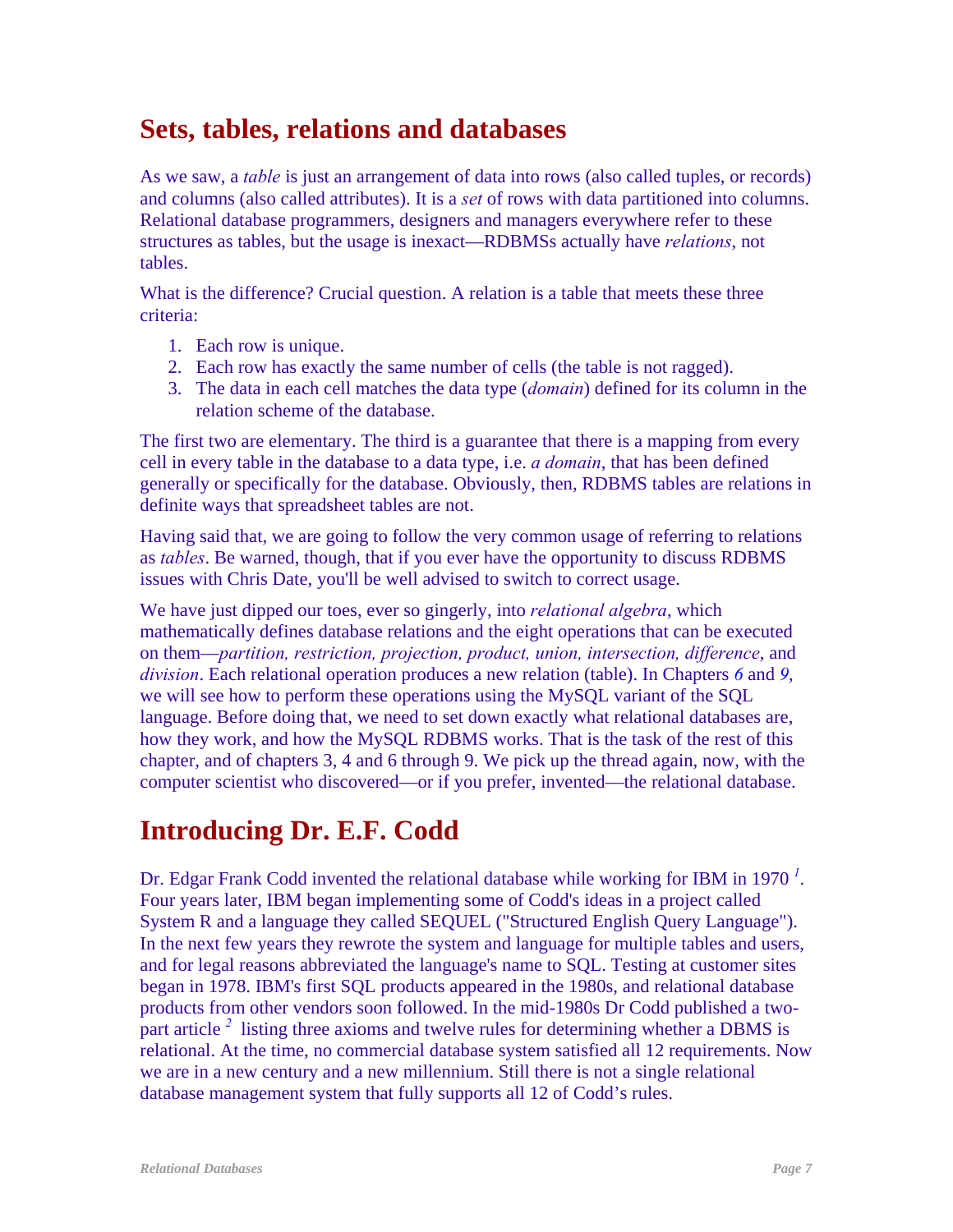Codd's theory of databases is a bit like the Law of Ideal Gases. No gas in the universe obeys the law perfectly, yet every gas is subject to it. No RDBMS in the world perfectly obeys Codd, yet not one of them can wriggle free from the impact of Codd's laws.

Relational theory says how to organise information whilst hiding where it is and how to retrieve it. RDBMSs specify the wheres and hows. Basically, the bits of Codd that you need to know in order to design good databases are the three axioms and twelve rules, and how to normalise a database.

# <span id="page-7-0"></span>**Codd's three axioms and 12 rules**

## <span id="page-7-1"></span>**Axiom 1: All stored values shall be atomic**

To understand atomic values, consider their opposites. Suppose we have a column called children in an employees table. If we store all names of an employee's children in this single column—'Rachel,Daniel,Jimi,Dylan,Jacqueline,Ornette'—the column is not atomic. Relational databases exist to store data such that simple query expressions can retrieve it. If one table cell can contain any number of names, you have to write complex code to retrieve one of them. In this example, the correct approach is to create a children table, and there add a row for each child of each employee.

## <span id="page-7-2"></span>**Axiom 2: All elements in a relation are unique**

A relation differs from a table *[in three ways](#page-6-1)*, one of which is that each row must be unique. Some attribute must distinguish one from another, otherwise the new row cannot be added to the set. In the terminology of relational databases, the attribute that uniquely distinguishes one row from *any* other row is called the *Primary Key*.(PK).

This rule imposes a little labour upon the application developer in the short term, but it saves much more development and maintainance labour, not to mention user labour, in the medium and long term.

Consider a table of Countries. What sense would it make to have two table entries named "Croatia"? Descending one geographic level, no two states or provinces of a single country may have the same name either. Descending one more level, no two cities in a single state of a single country may share a name.

In a classic instance of failed design logic, the developers of one application discovered that their database contained 19 different spellings of the city called Boston! In the real world, if it can go wrong, it will.

### **Axiom 3: No extra constructs**

For any system that is claimed to be a relational database management system, that system must be able to manage data entirely through its relational capabilities.

No extra constructs are required. No black magic is permitted. Everything must be transparent.

*Codd proved that a system following these three axioms has to obey the following twelve rules.*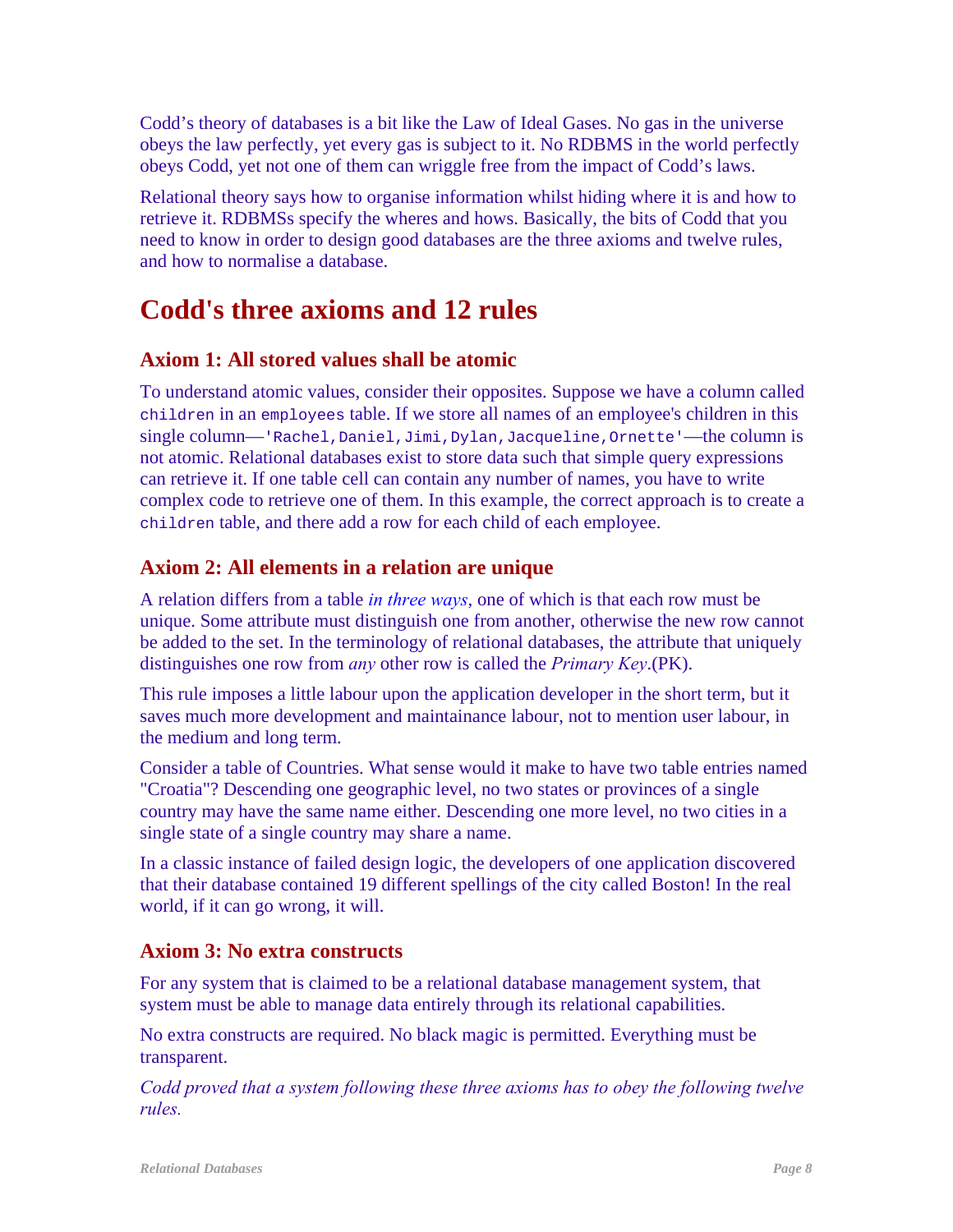#### **Rule 1: The information rule**

All information in a relational database is represented explicitly at the logical level in exactly one way: by atomic values in tables.

The rule sharply distinguishes the logical level from the actual implementation method. The user of a database need be no more concerned with how the RDBMS is implemented than the driver of a car need be concerned with how the car engine is made, so the user of an RDBMS can treat the database's sets as Bolzano stipulated. You concern yourself solely with the database logic. *[Rule 8](#page-9-0)* takes this concept a little further.

#### **Rule 2: Guaranteed access**

Each and every datum, or atomic value, in a relational database is guaranteed to be logically accessible by resorting to a table name, a primary key value and a column name.

Since every row in a table is distinct, the system must guarantee that every row may be accessed by means of its unique identifier (primary key). For example, given a table called customers with a unique identifier CustomerID, you must be able to view all the data concerning any given customer solely by referencing its CustomerID.

## **Rule 3: Systematic treatment of null values**

Missing values are represented as NULL values, which are distinct from empty character strings or a string of blank characters, also distinct from zero or any other number. NULLs are required for concictent representation of missing data.

Suppose you have a customer whose surname is  $Smith$ , whose given name is Beverly, and whose gender is unknown. You cannot infer this customer's gender based on this information alone. Beverly is both a male and a female given name. In the absence of other data, you must leave the Gender column blank or NULL.

Take another case, a table called employees, with a column called departmentID. A new hire may not yet have been assigned to a department, in which case you cannot fill in this column.

Rule 3 says that no matter what kind of data is stored in a given column, in the absence of valid data the system should store the value NULL. It doesn't matter whether the column houses text, numeric or Boolean data - the absence of data is represented by the value NULL.

This turns out to be quite useful. The value Null indicates only that the value of that cell is unknown.

### **Rule 4: The database catalog must be relational too**

The database description is represented at the logical level in the same way as ordinary data, so authorized users can apply the same relational language to its interrogation as they apply to regular data.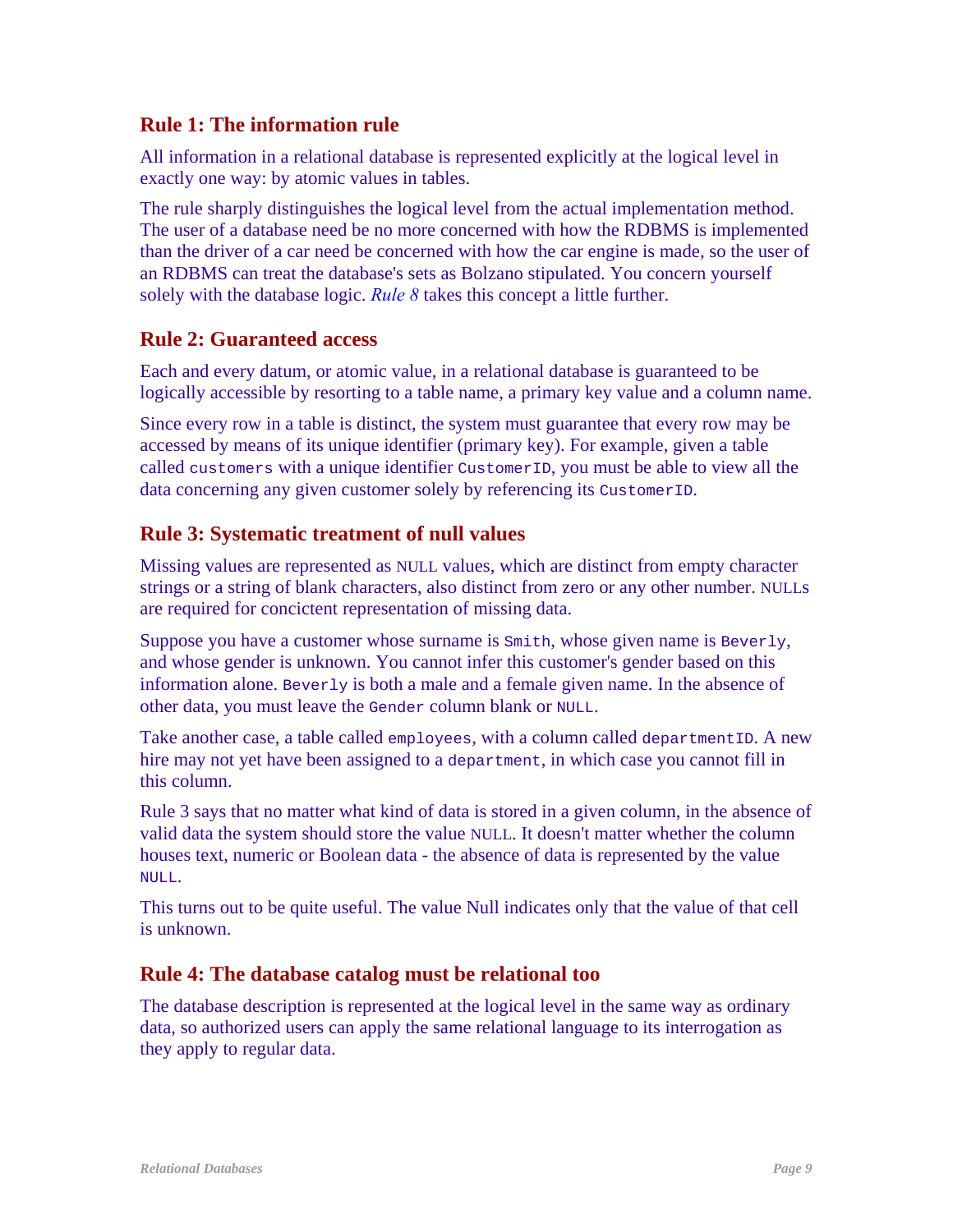That is, you must be able to inquire about a database's meta-data using the same language that you use to inquire about the actual data. What tables are available? What columns do they contain?

This rule is a corollary of Axiom 2: no black boxes are permitted. The method of interrogating the structure of the data must be identical to the method of interrogating the data itself.

### **Rule 5: The system must implement a comprehensive data sublanguage**

A relational system may support several languages and various modes of terminal use (for example, the fill-in-the-blanks mode). However, there must be at least one language whose statements are expressible as character strings using some well-defined syntax, supporting all of the following:

- data definition;
- view definition:
- data manipulation (interactive and by program);
- integrity constraints; and
- transaction boundaries (begin, commit, and rollback).

The ubiquitous language for such expressions is *Structured Query Language* or SQL. It is not the only possible language, and in fact SQL has several well-known problems which we explore later.

#### **Rule 6: Data views must be updatable**

A *view* is a specification of rows and columns of data from one or more tables. All views that are theoretically updatable, like this one,

```
DELETE 
FROM invoices, customers 
WHERE invoices. CustomerID = <some value>;
```
should be updatable by the system.

### **Rule 7: High-level Insert, Update, and Delete**

The system must support not only set-at-a-time SELECT, but set-at-a-time INSERT, UPDATE, and DELETE on both base and derived tables.

A *base relation* is simply a table which physically exists in the database. A *derived relation* may be a view, or a table with one or more calculated columns. In either case, a fully relational system must be able to insert, update and delete base and derived tables with the same commands.

### <span id="page-9-0"></span>**Rule 8: Physical data independence**

Application programs and terminal activities remain logically unimpaired whenever any changes are made in either storage representation or access methods.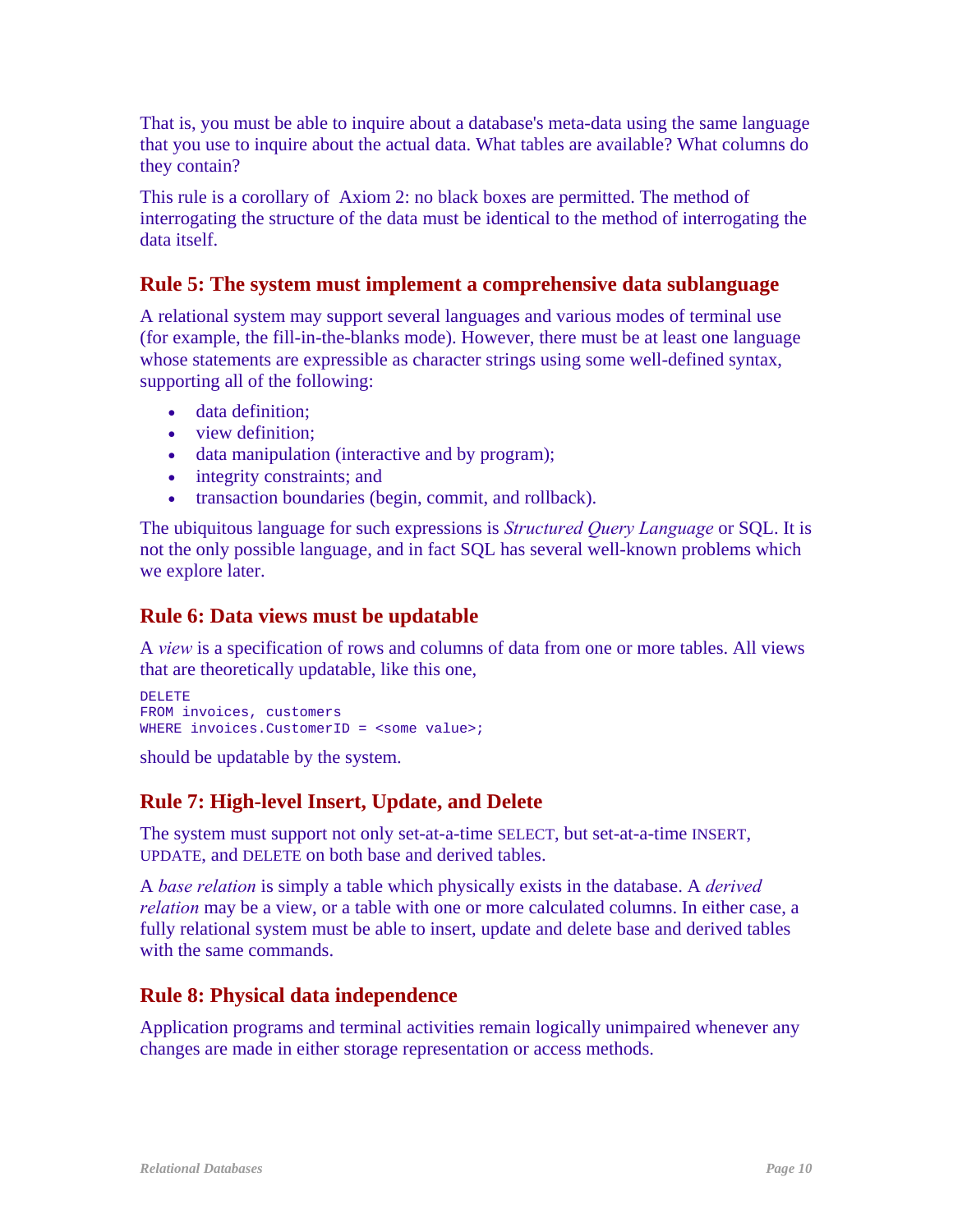That is, specific facts about the actual layout of data must be irrelevant from the viewpoint of the query language. Changing the column order or more radically, the way a relation is stored, should not adversely affect the application or any existing query.

In a world dominated by relational databases, this rule may seem so obvious that you might wonder how it could be any other way. But there were databases long before Dr. Codd issued his rules, and these older database models required explicit and intimate knowledge of how data was stored. You could not change anything about the storage method without seriously compromising or breaking any existing applications. This explains why it has taken so long, traditionally, to perform even the simplest modifications to legacy mainframe systems.

Stating this rule a little more concretely, imagine a customers table whose first three columns are customerID, companyname and streetaddress. This query would retrieve all three columns:

```
SELECT customerID, companyname, streetaddress 
FROM customers;
```
Rule 8 says that you must be able to restructure the table, inserting columns between these three, or rearranging their order, without causing the SELECT to fail.

## **Rule 9: Logical data independence**

Application programs and terminal activities (i.e. interactive queries) remain logically unimpaired when information-preserving changes of any kind are made to the base tables.

In other words, if I am in the act of inserting a new row to a table, you must be able to execute any valid query at the same time, without having to wait until my changes are complete.

### **Rule 10: Integrity independence**

Integrity constraints specific to a particular relational database must be definable in the relational data sublanguage and storable in the catalog, rather than in application programs.

The following two integrity constraints must be supported:

- *Entity integrity:* No component of a primary key is allowed to have a null value.
- *Referential integrity:* For each distinct non-null foreign key value in a relational database, there must exist a matching primary key value from the same domain.

There has been much contention and misunderstanding about the meaning of Rule 10. Some systems allow the first integrity constraint to be broken. Other systems interpret the second constraint to mean that no foreign keys may have a null value. In other cases, some application programmers violate the second constraint using deception: they add a *zeroth row* to the foreign table, whose purpose is to indicate missing data. *[We think this](#page-13-0)  [approach is very wrong](#page-13-0)* because it distorts the meaning of data.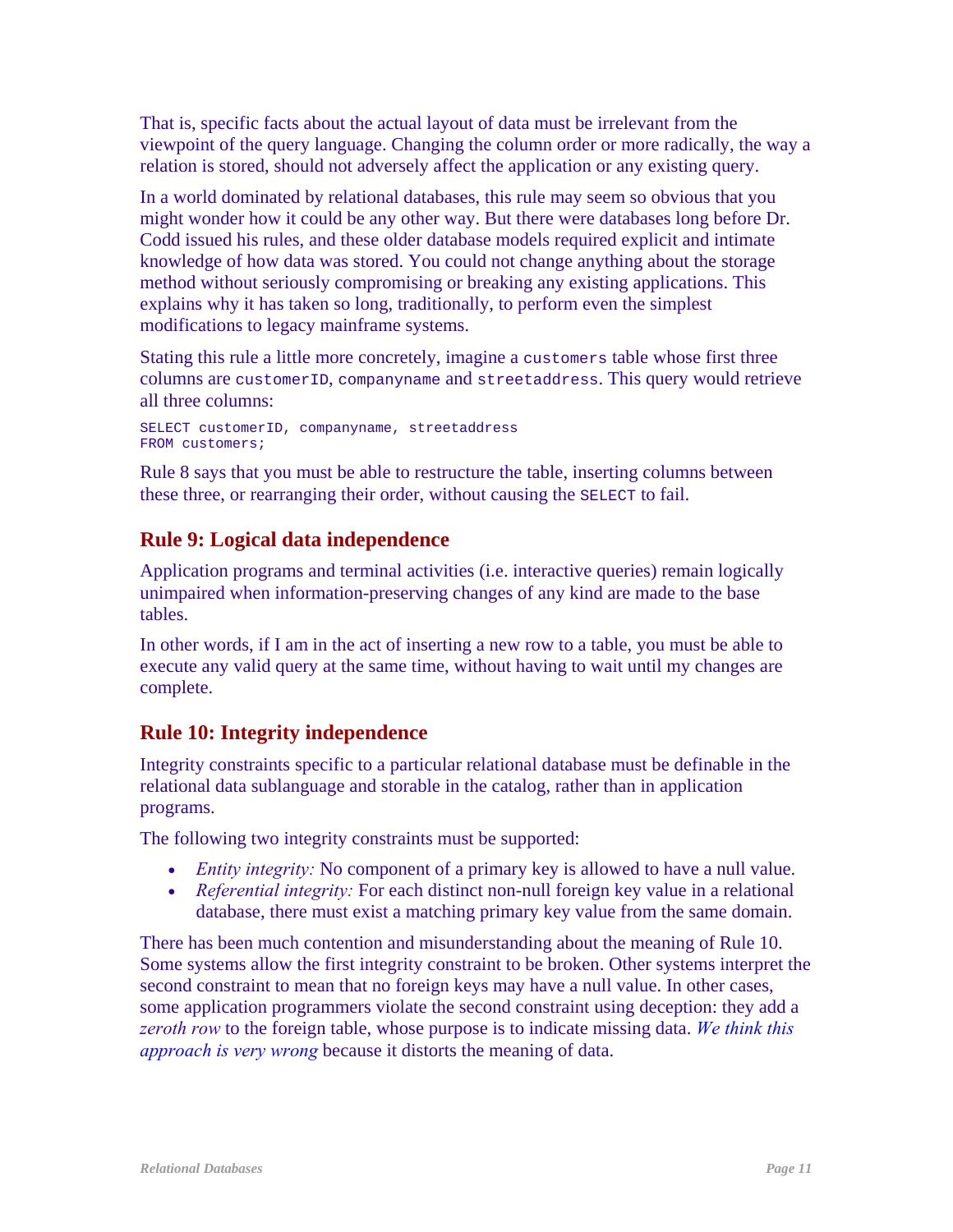#### **Rule 11: Distribution independence**

A relational DBMS has distribution independence. Distribution independence implies that users should not have to be aware of whether a database is distributed.

To test this, begin with an undistributed database, then create some queries. Distribute the database (i.e., place one table on server A and a second table on server B), then re-issue the queries. They should continue to operate as expected.

#### **Rule 12: Nonsubversion**

If a relational system has a low-level (single-record-at-a-time) language (i.e. ADO, DAO, Java, C), that low-level language cannot be used to subvert or bypass the integrity rules or constraints expressed in the higher-level (multiple-records-at-a-time) relational language.

To put this rule simply: back doors are forbidden. If a constraint has any power at all, it must apply entirely, no exceptions.

## <span id="page-11-0"></span>**MySQL and Codd's rules**

How well do MySQL 5&Up implement Codd's axioms and rules?

*Atomicity (Axiom 1)*: MySQL implements a column type, SET, to store multiple values in single data cells.

*Row uniqueness (Axiom 2)*: Like most RDBMSs, MySQL provides proper primary keys, yet permits tables that don't have them.

*No back doors (Axiom 3, Rules 4 and 12)*: Since version 5.0.3, MySQL implements much of the current SQL INFORMATION SCHEMA standard for database metadata. There remain the previous backdoors for this functionality, in the form of custom commands (like SHOW) and utilities, but they are now necessary only for backward compatibility.

*Information rule (Rules 1 and 2)*: All MySQL database data is available at the logical level as values in tables, and it is always possible, though as noted above not necessary, to enforce row uniqueness on any table.

*NULLs (Rule 3)*: NULL in MySQL means data is missing, and unlike Microsoft SQL and Oracle, MySQL provides no backdoor escape from this treatment of NULLs.

*Data language (Rule 5)*: The MySQL variant of SQL is comprehensive though it does not completely implement the current SQL specification.

*Updateable views (Rules 6, 7)*: These are available since version 5.0.1.

*Physical data independence (Rule 8)*: The current MySQL version provides some data storage engines which meet this requirement, and some which do not.

*Logical data independence (Rule 9)*: In MySQL, different storage engines accept different commands. It may be impossible for *any* system to strictly obey Rule 9.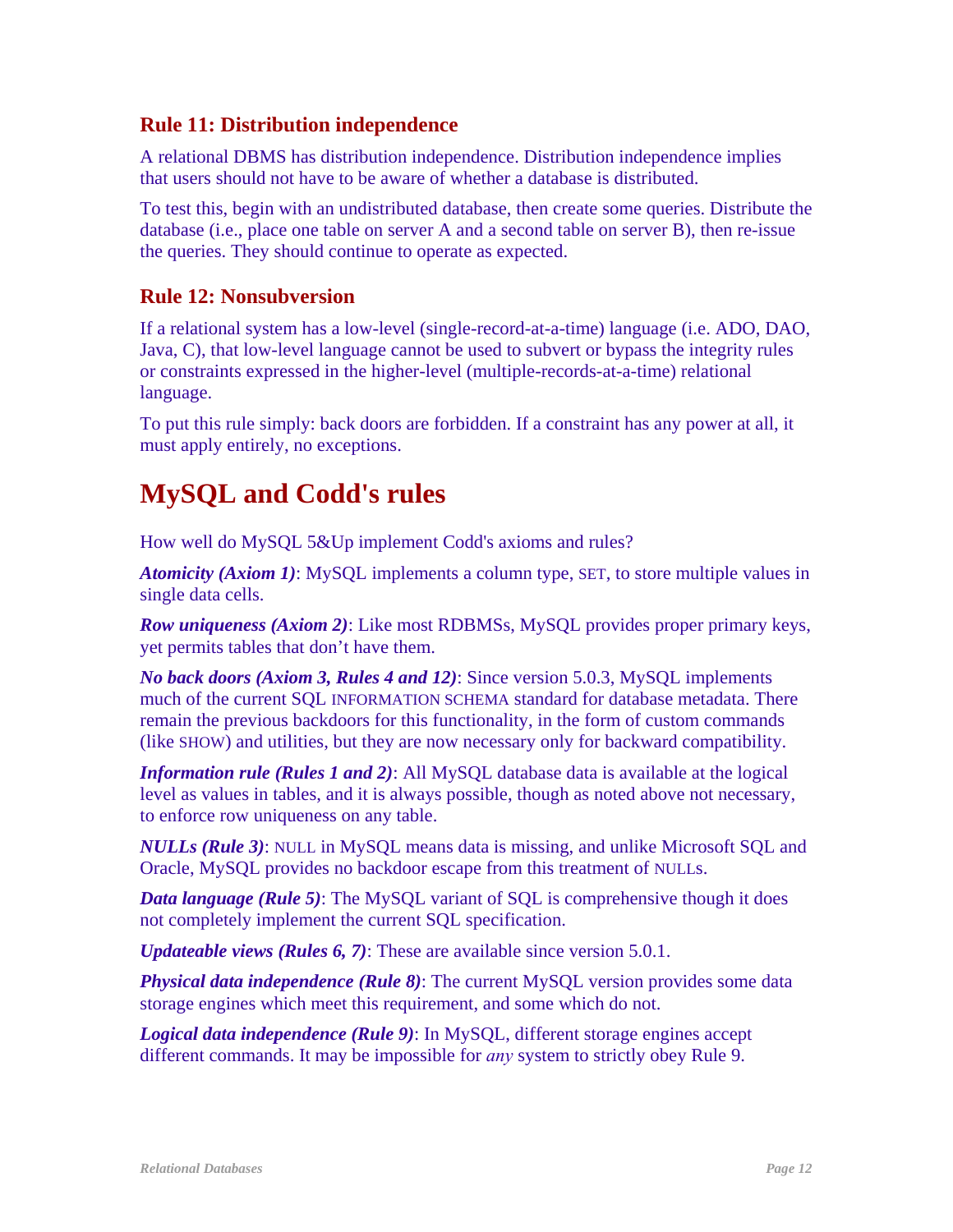*Integrity independence (Rule 10)*: MySQL's primary and foreign keys meet Codd's criteria, but it remains possible to create tables which bypass both requirements, and the MySQL 5 implementation of Triggers remains incomplete.

**Distribution independence (Rule 11)**: Version 5.0.3 introduced storage engines which violate this requirement.

Would such a report card for other major RDBMSs be better or worse than the above? On the whole we think not. Like other major systems, MySQL supports most of Codd's rules.

# **Codd's 333 Rules**

Over two decades, Dr. Codd refined and embellished the 12 rules into an imposing collection of 333 rules. Even a brief discussion of all of them would fill a book by itself. For those interested, we suggest that you go to the source<sup>3</sup>, a gold mine of provocative thought.

# <span id="page-12-0"></span>**Practical database design rules**

Allowing for small departures from Codd conformance, your MySQL database will work better if you follow Codd's rules, and if you honour four practical rules of thumb that derive from Codd's rules: don't let the outside world set your primary keys, resist NULLs, keep storage of derived values to a minimum, and don't use zero-value keys.

## **1. Primary Keys should be meaningless outside the database**

Parking management clerks at a major US movie studio liked to track regular parkers by Social Security Number (SSN). The manager wanted us to use the SSN as a primary key. But some employees provided incorrect SSNs, or none at all. "I know", said the manager, "when that happens, we just make up a new one, so you have to let us enter letters as well as digits in the SSN." To use SSN as a PK, they had to invent SSNs! So much for primary keys representing the real world.

That's the core of the argument for *[surrogate keys](#page-0-1)*. The simplest and safest way to protect PKs from real world errors is to generate unique integer key values with MySQL's AUTO\_INCREMENT feature (Chapters *[4](#page-0-1)*, *[6](#page-0-1)*). Each new table row gets a new unique value automatically, with no intervention by you. Here, lazy is smart.

Yes sometimes surrogate keys aren't needed, for example in a calendar table with exactly one row for every date in the year, an AUTO\_INCREMENT key would be redundant. Aside from such cases, *resist the temptation to embed meaning in primary keys.* 

In a t-shirt company, the first letter of a t-shirt code denotes its quality, the second its color, the third its size. All users know these codes by rote. Why not use these codes as the Primary Key for the t-shirt table? Let's count the reasons:

1. A real-world coding, as opposed to a purely logical one, will inevitably require adjustment. Keys derived from the coding will then have to be modified. Primary keys should never have to be edited.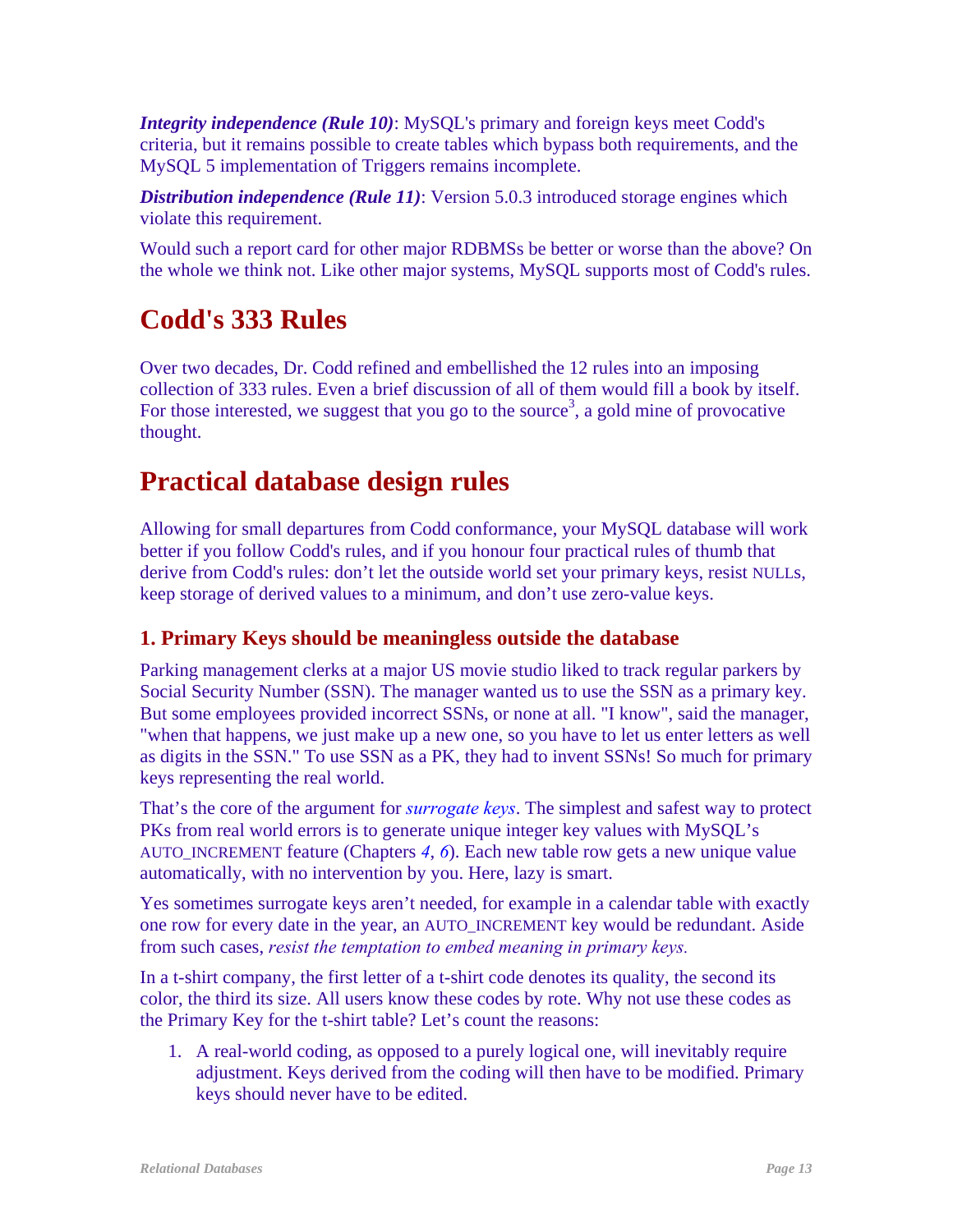- 2. Coding multiple attributes into one column violates Axiom 1 (atomicity).
- 3. An integer of a given length permits more unique values than a character string occupying the same number of bytes.
- 4. Searches on subsets are difficult: how will you list the white t-shirts, or all the colors and qualities available in extra-large?
- 5. At almost every turn, you encounter new problems, all created by the attempt to impose meaning on primary keys.

Data modellers object that an externally meaningless PK models nothing in the real world outside the database. Exactly! A PK models the uniqueness of a row, and nothing more. To the extent that you permit the external world to directly determine PK value, you permit external world errors to compromise your database.

### **2. Doubt NULLs**

Seriously question any column that permits nulls. If you can tolerate the absence of data, why bother storing its presence? If its absence is permitted, it is clearly unessential.

This is not to say that columns that allow nulls are unacceptable, but rather to point out their expense. For any table that presents a mix of not-null and null columns, consider splitting it into two tables, not-nulls in the critical table, nulls in the associated table.

#### **3. Do not store values that can be derived**

To put it another way, wherever there is duplication, there is the opportunity for skew. Run report A and it states Reality R. Run report B and it states Reality S. If inventory reports 71 units, but stock purchases minus sales equals 67, which result is to be believed? *Wherever feasible, calculate and derive such quantities on the fly*. In cases where users cannot or will not tolerate waiting for derivation to complete, for example in databases optimised for reports (OLAP) rather than updates (OLTP), we suggest that you provide a datetime tag for display alongside the stored result.

#### <span id="page-13-0"></span>**4. Never succumb to the zeroth row**

The Zeroth Row is a method of dealing with unknown parent column values. The argument goes like this: suppose you hire a new employee, but it is unclear which department she will work in. We want the best of both worlds:

- The columns employees.departmentID and employees.title are NOT NULL.
- We don't currently know values for this employee.

The solution known as the Zeroth Row is to add a row to the appropriate foreign key tables whose textual value is "Undefined" or something similar. The reason it is called the zeroth row is that typically it is implemented in a tricky way. This row is assigned the PK zero, but the PK column is AUTO\_INCREMENT. Typically, the front end to such a system presents the zeroth row as the default value for the relevant picklists.

This violation is not occasional. It is often the considered response of experienced people.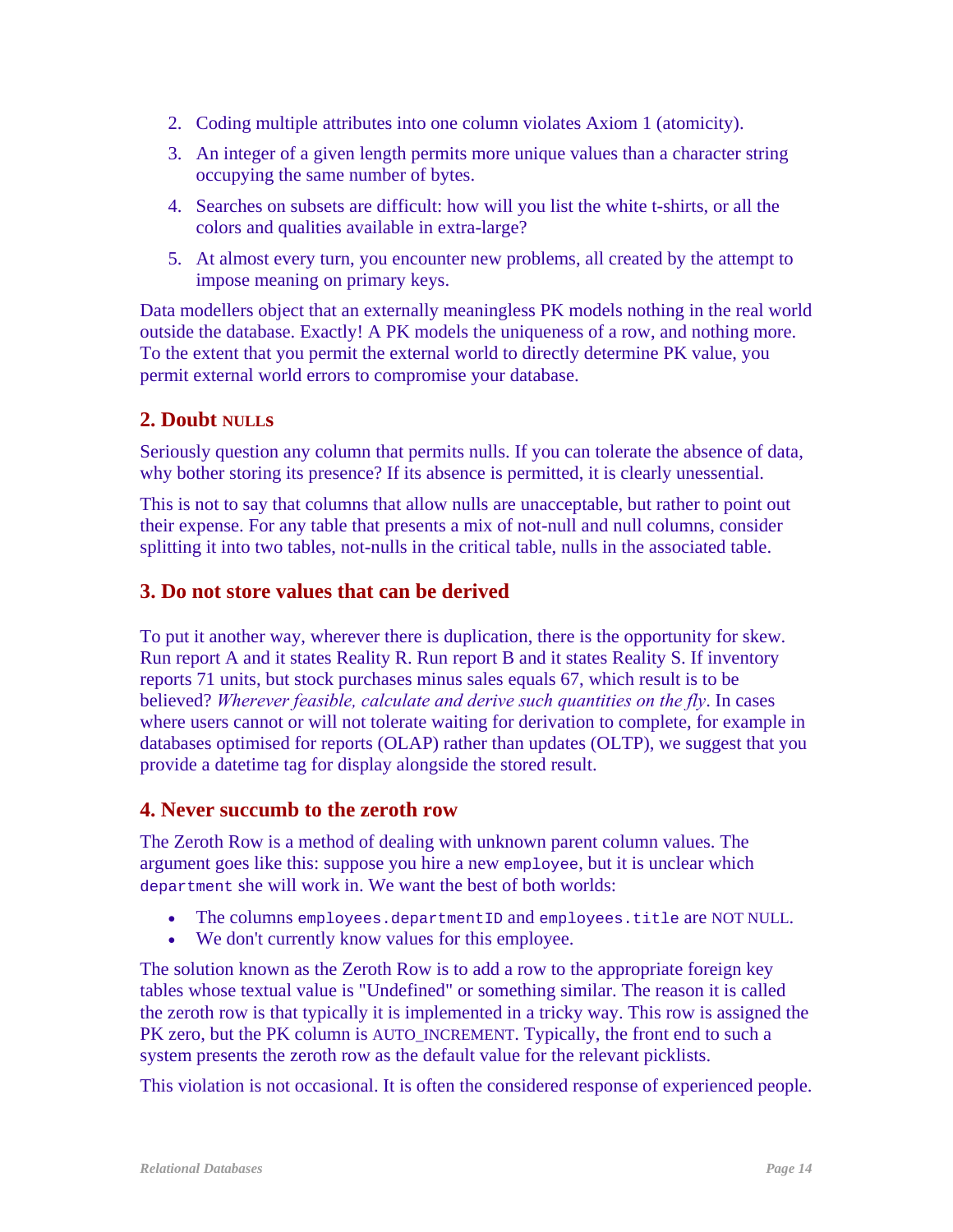Those who take this approach typically argue that it simplifies their queries. It does no such thing. It complicates almost every operation that you can perform upon a table, because 99% of the time your application must pretend this row doesn't exist.

Almost every SELECT statement will require modification. Suddenly you need special logic to handle these particular "special" non-existent rows. You can never permit the deletion of any row whose PK is zero. And finally, this solution is based on a misunderstanding of basic relational principles.

Every instant convenience has an unexpected cost. Never add meaningless rows to foreign tables. Nulls are nulls for a reason.

## **Other dimensions**

Dr. Codd gave us a revolution but over the years it has become apparent that certain problems are not easy to model in relational databases. Two examples are geography and time. They introduce third or fourth dimensions to Relational Flatland. *Tables have rows and columns, but have neither depth nor time.* 

MySQL 5&Up implement a subset of the *[OpenGIS](http://www.opengis.org/)* specification; apart from covering that, we leave geographic data modelling to specialists. But change tracking is a universal, non-trivial problem. It has motivated development of post-relational and object-relational databases. Unless you instruct an RDBMS to the contrary, *it implements amnesia*: when updating, it destroys previous data. That's fine if you just want to know how many frammelgrommets are on the shelf right now, but what if you want to know how many lay there yesterday, or last month, or last year same day?

Accountants know the problem of change tracking as *the problem of the audit trail*. You can implement audit trails in relational databases, but it is by no means easy to do it efficiently with your own code. Some database vendors provide automated audit trails–all you have to do is turn the feature on, at the desired level of granularity. Like many RDBMSs, however, MySQL does not offer this feature. The MySQL implementation of stored procedures and views permits you to port change tracking functionality from client applications into your database. If just a few tables in your application require detailed change tracking and are not too large, you may be able to get by with having your update procedures copy timestamped row contents into audit tables before changes are written. If the inefficiences of this brute force approach are unacceptable, you will need to make change tracking a central feature of your database design (*[Chapter 21](#page-0-1)*).

## <span id="page-14-0"></span>**Normalisation and the Normal Forms**

A *database server* serves data to clients as efficiently as possible from one or more computers. Normalisation is the process of progressively removing data redundancies from the tables of a database such that this efficiency is maximal.

The smaller the table, the faster the search. Store only information that you actually need. In some applications, your client's weight may matter. In most it won't.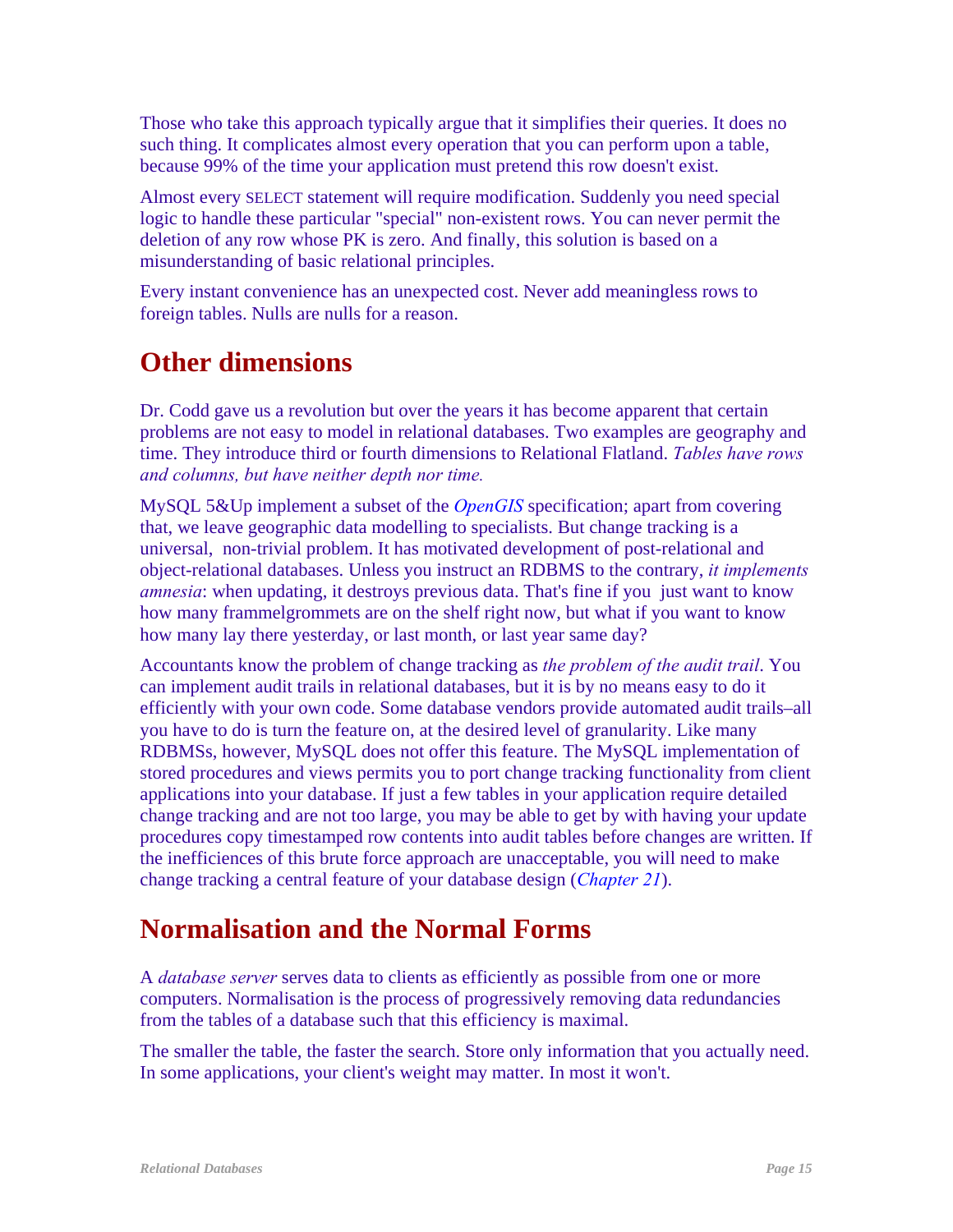In addition, you want to eliminate duplicated information. In an ideal design, each unique piece of information is stored precisely *once*. In theory, that will provide the most efficient and fastest possible performance. Call this the "Never type anything twice" rule.

#### *A table which models a set is normalised if it records only facts which are attributes of the set. A set of tables is normalised if each fact they record is in one place at one time.*

In a table called customers, you might have several columns for the customer address: StreetAddress, CityID, StateID and CountryID. But what if the customer has several addresses—one for billing, another for shipping, and so on? We have two choices. The wrong choice (as we saw in our first approach to a persons table *[above](#page-3-0)*) is to add columns to the customers table for each kind of address. The right choice is to admit that an address is a different sort of object than a customer. Therefore we export address columns from customers to a new addresses table, and perhaps an associated table called addresstypes.

In formal database language, there are five main normal forms (and *[many others](http://cs.wwc.edu/~aabyan/Logic/normal.html)*, as you might expect). Many database designers stop when they have achieved Third Normal Form (3NF), although this is often insufficient.

EF Codd and his colleague CJ Date vigorously disagree, but the normal forms are guidelines, not rules the breaking of which must cause calamity. Occasionally, it becomes necessary to disregard the rules to meet practical organisational requirements. Sometimes it's a question of supported syntax, sometimes of pure, raw performance.

Our rule of thumb is this: When you stray from the rules, you'd better have solid reasons and solid benchmarks.

That said, let's explore the main normal forms. Each successive form builds on the rules of the previous form. If a design satisfies normal form  $\pm$ , it satisfies normal form  $\pm$ -1.

| <b>Form</b> | <b>Definition</b>                                                          |
|-------------|----------------------------------------------------------------------------|
| 1NF         | an unordered table of unordered atomic column values with no repeat rows   |
| 2NF         | 1NF + all non-key column values are uniquely determined by the primary key |
| 3NF         | 2NF + all non-key column values are mutually independent                   |
| <b>BCNF</b> | Boyce-Codd: 3NF + every <i>determinant</i> is a candidate key              |
| 4NF         | BCNF + at most one <i>multivalued dependency</i>                           |
| 5NF         | 4NF + no cyclic ("join") dependencies                                      |

#### *Table 1-1: Normal Forms*

### **First Normal Form (1NF)**

First normal form (1NF) requires that the table conform to Axioms *[1](#page-7-1)* and *[2](#page-7-2)*:

- 1. Every cell in every row contains atomic values.
- 2. No row is identical with any other row in the table.

### **Second Normal Form (2NF)**

The formal definition of 2NF is 1NF *and* all non-key columns are fully *[functionally](#page-0-1)  [dependent](#page-0-1)* on the primary key. This means: remove every non-key column which does not have exactly one value for a given value of the primary key.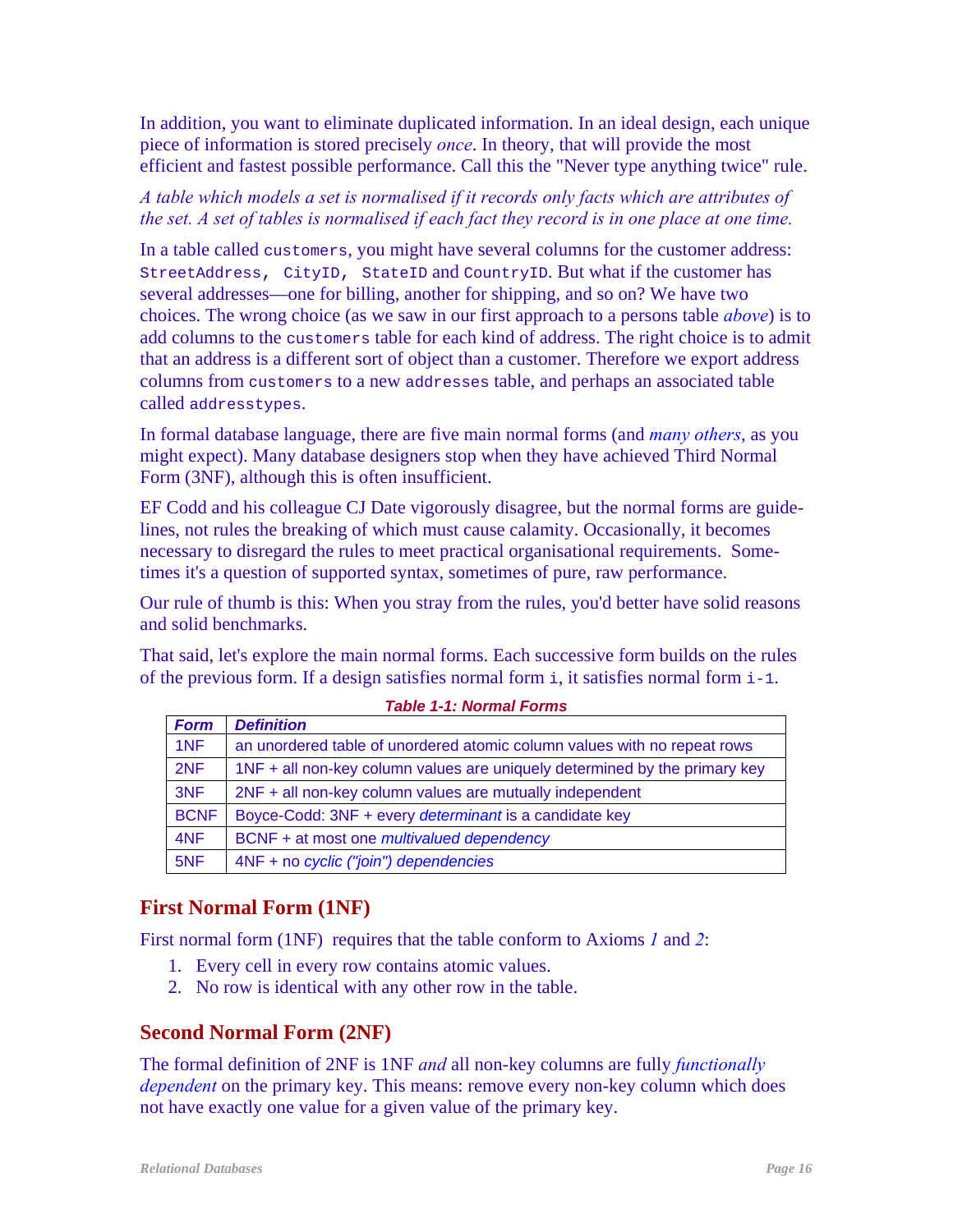Remove to where? To other tables. For any 2NF table, you must create separate 1NF tables for each group of related data, and to make those new 1NF tables 2NF, you have to do the same thing, and so on till you run out of attributes that do not depend on their primary keys.

Let's apply this to a common, non-trivial example. Consider an invoice, a document with

- an invoice number,
- the customer's name and address.
- the "ship to" address if different,
- a grid holding the invoice product and cost details (product numbers, descriptions, prices, discounts if any, extended amount)
- a subtotal of the extended amounts from the grid
- a list and sum of various taxes
- shipping charges if applicable
- the final total
- list of payments
- sublist of payment methods (credit card details, cheque number, amount paid)
- net amount due

Apart from normalisation, there is nothing to stop you from creating a single table containing all these columns. Virtually all commercial and free spreadsheet programs include several examples which do just that. However, such an approach presents huge drawbacks, as you would soon learn if you actually built and used such a "solution":

- You will have to enter the customer's name and address information over and over again, for each new sale. Each time, you risk spelling something incorrectly, transposing the street number, and so on.
- You have no guarantee that the invoice number will be unique. Even if you order preprinted invoice forms, you guarantee only that the invoices included in any particular package are unique.
- What if the customer wants to buy more than 10 products? Will you load two copies of the spreadsheet, number them both the same, and staple the printouts together?
- The price for any product could be wrong.
- Taxes may be applied incorrectly.
- These problems pale in comparison to the problem of searching your invoices. Each invoice is a separate file in your computer!
- Spreadsheets typically do not include the ability to search multiple files. There are tools available that can search multiple files, but even simple searches will take an inordinate amount of time.
- Suppose that you want to know which of your customers purchased a particular product. You will have to search all 10 rows of every invoice. Admittedly, computers can search very quickly, even if they have to search 10 columns per invoice. The problem is compounded by other potential errors. Suppose some of entries are misspelled. How will you find those? This problem grows increasingly difficult as you add items to each spreadsheet. Suppose you want the customers who have purchased both cucumber seeds and lawnmowers? Since either product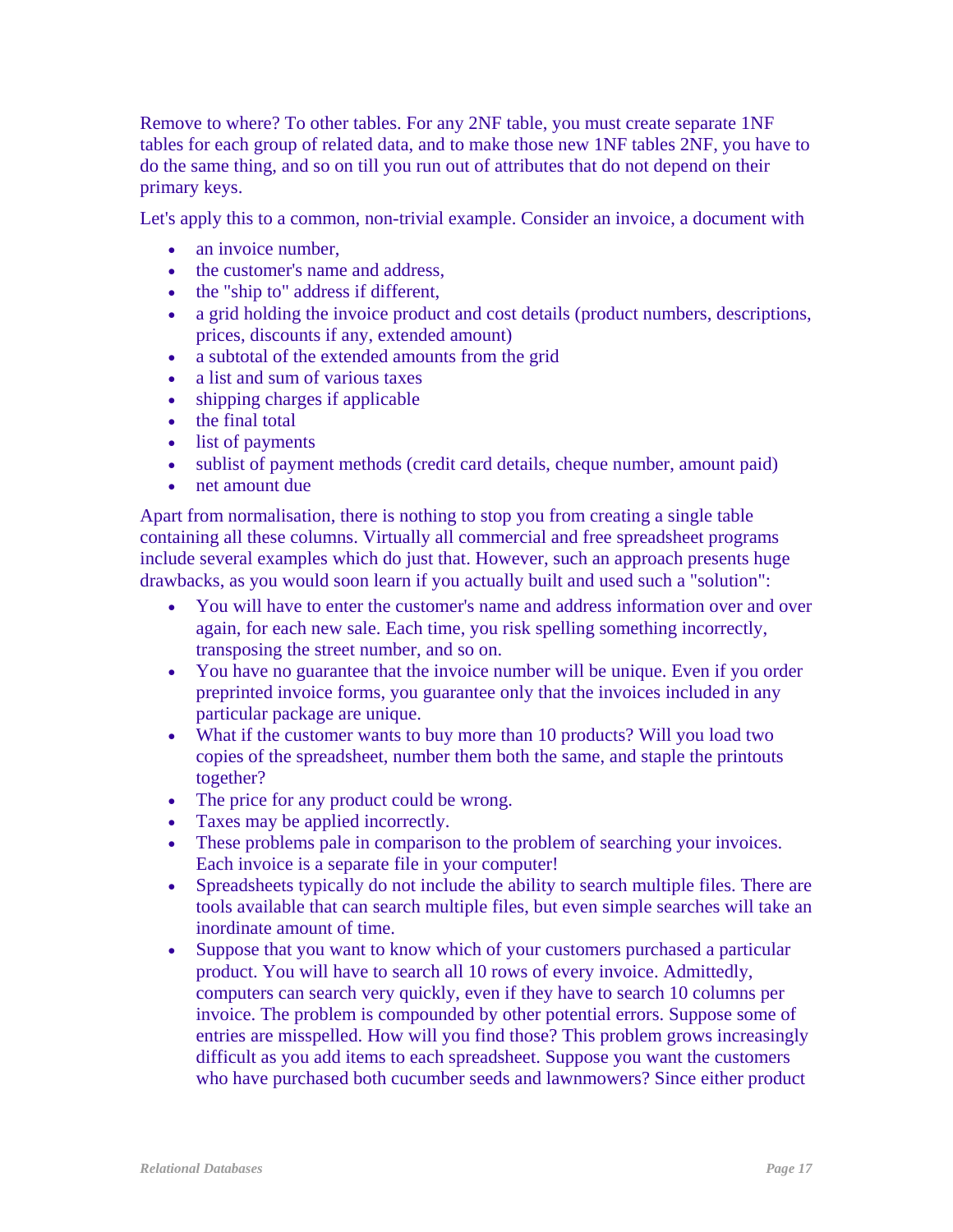could be in any one of the ten detail rows, you have to perform ten searches for each product, per invoice!

• Modern spreadsheets have the ability to store multiple pages in a single file, which might at first seem a solution. You could just add a new page for every new invoice. As you would quickly discover, this approach consumes an astonishing amount of memory for basically no reason. Every time you want to add a new invoice, you have to load the entire group!

In short, spreadsheets and other un-normalised tabular arrangements are the wrong approach to solving this problem. What you need is a database in at least 2NF.

Starting with our list of invoice attributes, we take all the customer information out of the invoice and place it in a single row of a new table, called customers. We assign the particular customer a unique number, a *primary key*, and store only that bit of customer info in the invoice. Using that number we can retrieve any bit of information about the customer that we may need - name, address, phone number and so on.

The information about our products should also live in its own table. All we really need in the details table is the product number, since by using it we can look up any other bit of information we need, such as the description and price. We take all the product information out of the details grid and put it in a third table, called products, with its own primary key.

Similarly, we export the grid of invoice line items to a separate table. This has several advantages. Forget being limited to ten line items. We can add as many invoice details (or as few) as we wish. Searching becomes effortless; even compound searches (cucumber seeds and lawnmowers) are easy and quick.

Now we have *four* tables:

- Customers customer number, name, address, phone number, credit card number and so on.
- Invoices invoice number, date, customer number and so on.
- Invoice Details detail number, invoice number, product number, quantity, price and extended amount (quantity times price).
- Products product number, description, price, supplier, quantity available, etc.

Each row in each table is numbered uniquely. This number, its primary key, is the fastest possible way to find the row in the table. Even if there millions of rows, a database engine can find the one of interest in a fraction of second.

To normalise invoice data storage to 2NF, we had to take Humpty Dumpty apart. To produce an invoice we have to put him together again. We do this by providing relationship *links* amongst our tables:

- The Customers table has the PK Customer Id.
- The Products table has the PK Product Id.
- The Invoices table has a column Inv\_Customer\_Id, and every Invoices row has a Inv\_Customer\_Id value that points to a unique Customers row.
- The Invoice Details table has a column InvDet\_Invoicer\_Id, and every Invoice Details row has a InvDet\_Invoice\_Id value that points to a unique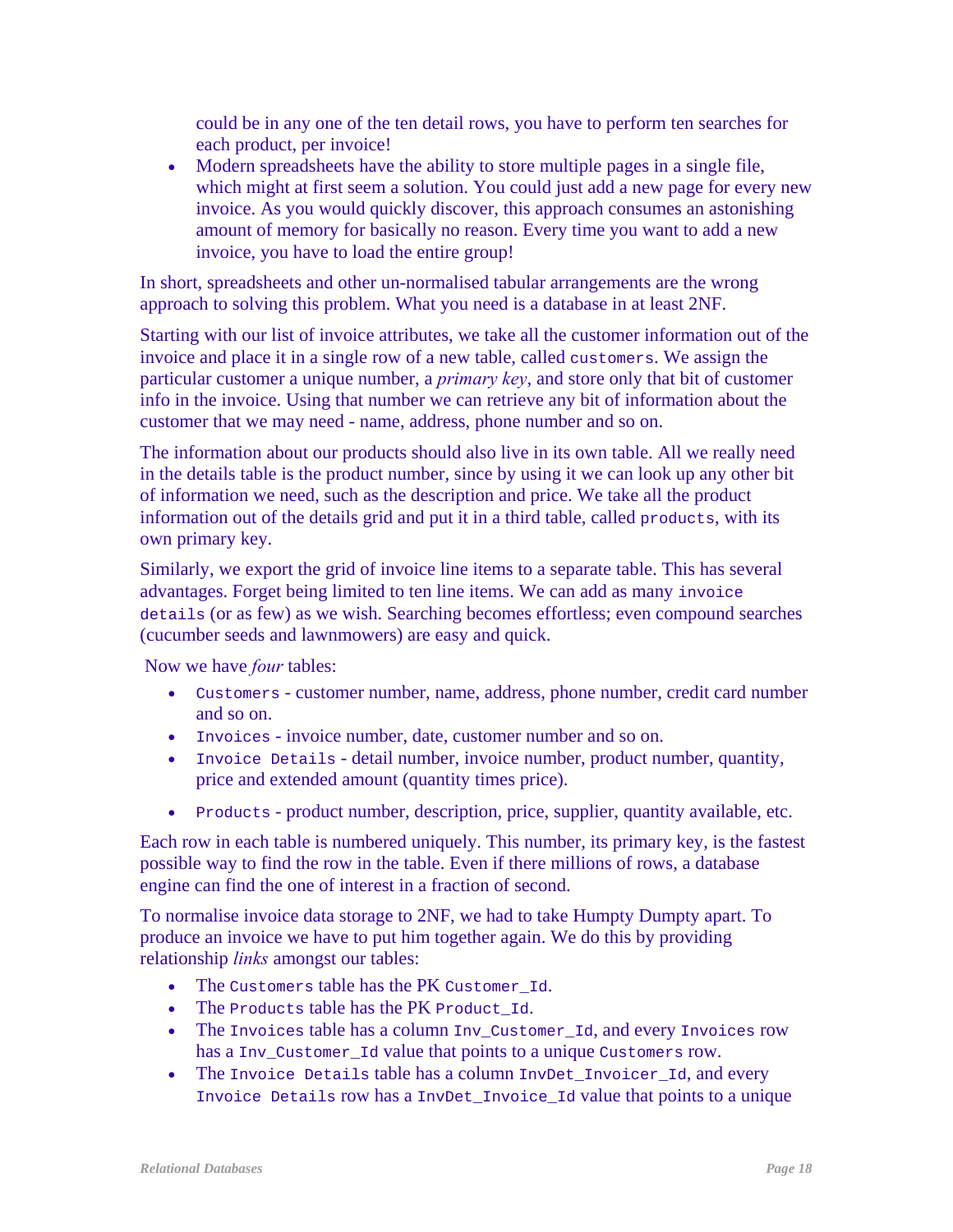Invoices row, and a InvDet\_Product\_Id value that points to a unique row in the Products table.

## **Third Normal Form (3NF)**

Formally, 3NF is 2NF *and* all *non-key* columns are mutually independent.

What does this mean? Consider the customers table defined so far—customer number, name, address, credit card number and so on. Do you see any problems here?

Most people have more than one address: home address, mailing address, work address, summer cottage address, and so on. In the case of summer cottage addresses, there is the further qualification that it only applies for part of the year.

This suggests we create a new table addresses, with a primary key AddressID and a foreign key CustomerID. But we must be able to distinguish the kind of address each row represents. Thus we need another table, addresstypes, which will document each kind of address. This design would allow us to add as many addresses for each customer as we wish, identify each by type, and add new address types anytime we need them.

Now consider the phone number column. When was the last time you had only one phone number? Almost certainly, you have several—daytime, evening, cell, work, pager, fax, and whatever new technologies will emerge next week or month or year.

As with addresses, this suggests two more tables:

- PhoneNumbers PhoneNumberID, CustomerID, PhoneNo, PhoneTypeID.
- PhoneTypes PhoneTypeID, Description.

Our existing design glosses over the problem of suppliers, tucking it into the products table, where it will doubtless blow up in our faces. At the most basic level, we should export the supplier information into its own table, called suppliers.

Depending upon the business at hand, there may or may not emerge an additional difficulty. Suppose that you can buy product X from suppliers T, U and V. How will you model that fact?

The answer is, a table called product suppliers, consisting of ProductSupplierNumber, ProductNumber and SupplierNumber.

## **Boyce-Codd Normal Form (BCNF)**

BCNF is more demanding than 3NF, less demanding than 4NF.

The set of columns *b* is functionally dependent on the set of columns *a* if there is no more than one value of *b* for any *a*. We then say *a* determines *b*, or  $a \rightarrow b$ . If the *city* is Toronto, the *province* is Ontario. A table is BCNF if for every dependency,  $a \rightarrow b$  is trivial since *a* is in *b*, or *a* is unique**—**that is, *a* is a *[superkey](#page-0-1)*. The *city→province* dependency meets the BCNF criterion if and only if every value of *city* is unique. If this uniqueness fails, then updates WHERE city='Stratford' will apply to cities of that name in Ontario, Quebec and Prince Edward Island—not likely the intention.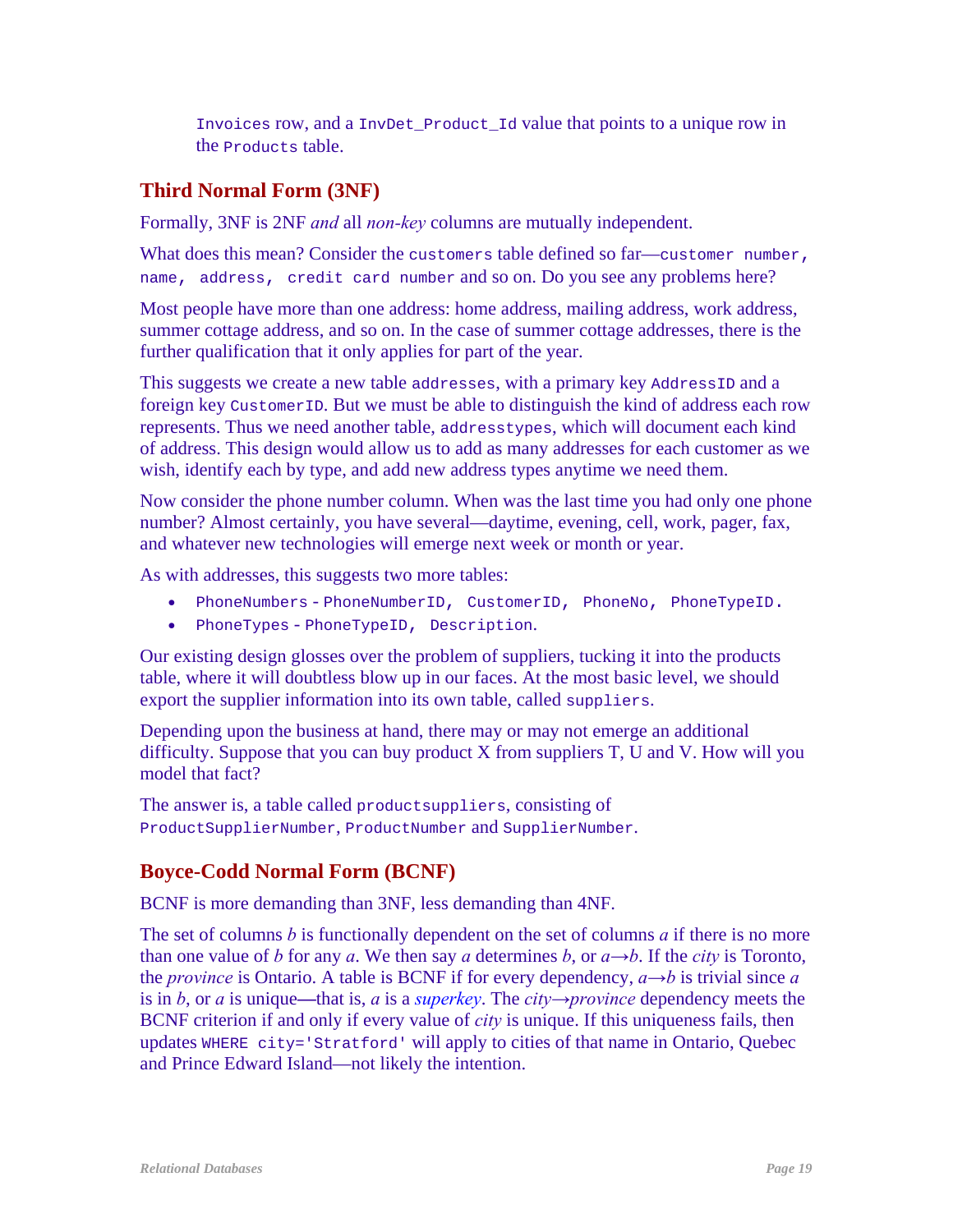## **Fourth Normal Form**

<span id="page-19-0"></span>Fourth normal form (4NF) is 3NF, plus BCNF, plus one more step: the table may not contain more than one *[multi-valued dependency](#page-0-1)* (column A depends on columns B and C, but B and C are independent).

What does this rule mean? Consider the table addresses, which we parcelled out from the table customers. If your database will have many addresses from multiple states, provinces or countries, then in the spirit of normalisation, you may have already realised the need for exporting lookup lists of cities, states and countries to their own tables. Depending on your problem domain, you might even consider exporting street names. An application confined to one suburb or one city might profit handsomely if its database exports street names to their own table. On the other hand, for a business with customers in many countries, this step might prove to be more a problem than a solution. Suppose you model addresses like this:

- AddressID
- CustomerID
- AddressTypeID
- StreetNumber
- StreetID
- CityID
- StateID
- CountryID

Clearly, StreetID, CityID, StateID and CountryID violate the 4NF rule. Multiple cities may have identical street names, multiple states can have identical city names, and so on. We have many possible foreign keys for StreetID, CityID, StateID and CountryID. Further, we can abstract the notion of address into a hierarchy. It becomes possible to enter nonsensical combinations like New York City, New South Wales, England.

The city New York resides in precisely one state, which in turn resides in precisely one country, the USA. On the other hand, a city named Springfield exists in 30 different states in the USA. Clearly, the name of a city, with or without an ID, is insufficient to identify the particular Springfield where Homer Simpson lives.

Fourth Normal Form requires that you export stateID to a cities table (cityID, cityname, stateID). StateID then points to exactly one row in the states table (stateID, statename, countryID), and countryID in turn points to exactly one row in a countries table (countryID, countryname).

With these 4NF refinements, CityID is enough to distinguish the 30 Springfields in the USA: each is situated in exactly one state, and each state is situated in exactly one country. In this model, given a cityID, we automatically know its state and its country. Further, in terms of data integrity, by limiting the user's choices to lookups in cities and states tables we make it impossible for a user to enter Boston, Ontario and Hungary for city, state and country. All we need is the CityID and we have everything else.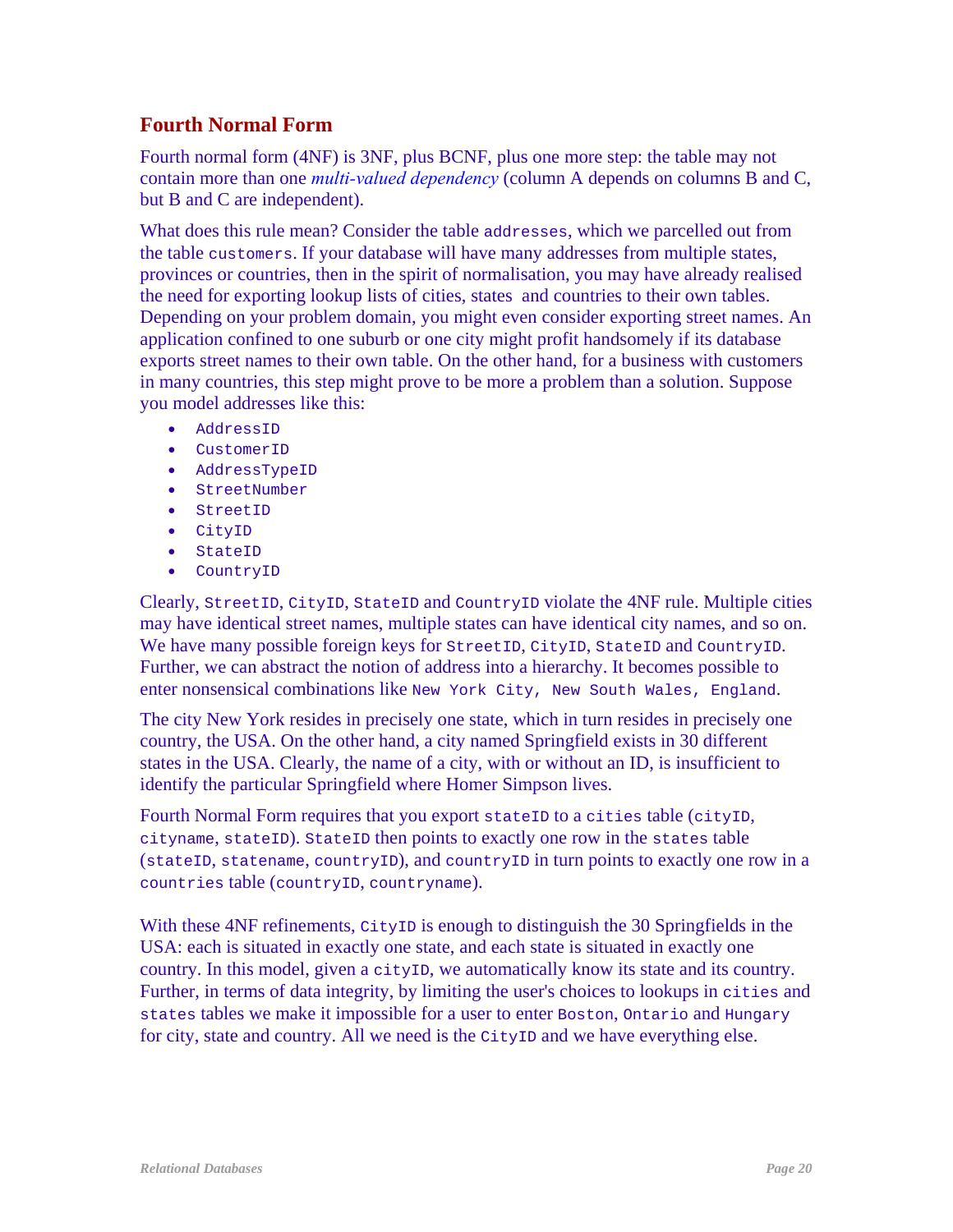## **Fifth Normal Form (5NF)**

Before we begin to explain fifth normal form, we must point out that you will rarely encounter it in the wild.

<span id="page-20-0"></span>5NF is 4NF plus no *cyclic dependencies*. A cyclic dependency occurs in columns A, B, and C when the values of A, B and C are related in pairs. 5NF is also called *projectionjoin normal form* because the test for it is to project all dependencies to child tables then exactly reproduce the original table by rejoining those child tables. If the reproduction creates spurious rows, there is a cyclic dependency.

To illustrate 5NF, suppose we buy products to sell in our seed store, not directly from manufacturers, but indirectly through agents. We deal with many agents. Each agent sells many products. We might model this in a single table:

- AgentID foreign key into the agents table
- ProductID foreign key into the products table
- SupplierID foreign key into the suppliers table
- PrimaryKey a unique identifier for each row in this table

The problem with this model is that it attempts to contain two or more many-to-many relationships. Any given agent might represent *n* companies and *p* products. If she represents company c, this does not imply that she sells every product c manufactures. She may specialise in perennials, for example, leaving all the annuals to another agent. Or, she might represent companies  $c, d$  and  $e,$  offering for sale some part of their product lines (only their perennials, for example). In some cases, identical or equivalent products  $p1$ ,  $p2$  and  $p3$  might be available from suppliers q, r and s. She might offer us cannabis seeds from a dozen suppliers, for example, each slightly different, all equally prohibited.

In the simple case, we should *create a table for each hidden relationship*:

- AgentProducts the list of products sold by the agents. This table will consist of three columns minimally:
	- AgentProductID the primary key
	- AgentID foreign key pointing to the agents table.
	- ProductID foreign key pointing to the products table.
- ProductSuppliers the list of products made by the suppliers. Minimally:
	- ProductSupplierID the primary key
	- ProductID foreign key into the products table
	- SupplierID foreign key into the suppliers table

Having refined the model to 5NF, we can now gracefully handle any combination of agents, products and suppliers.

3NF, BCNF, 4NF and 5NF are special cases of what is called **Domain/Key Normal Form**, which requires that only domain and key constraints limit column values

Not every database needs to satisfy 4NF or 5NF. That said, few database designs suffer from the extra effort required to satisfy these two rules.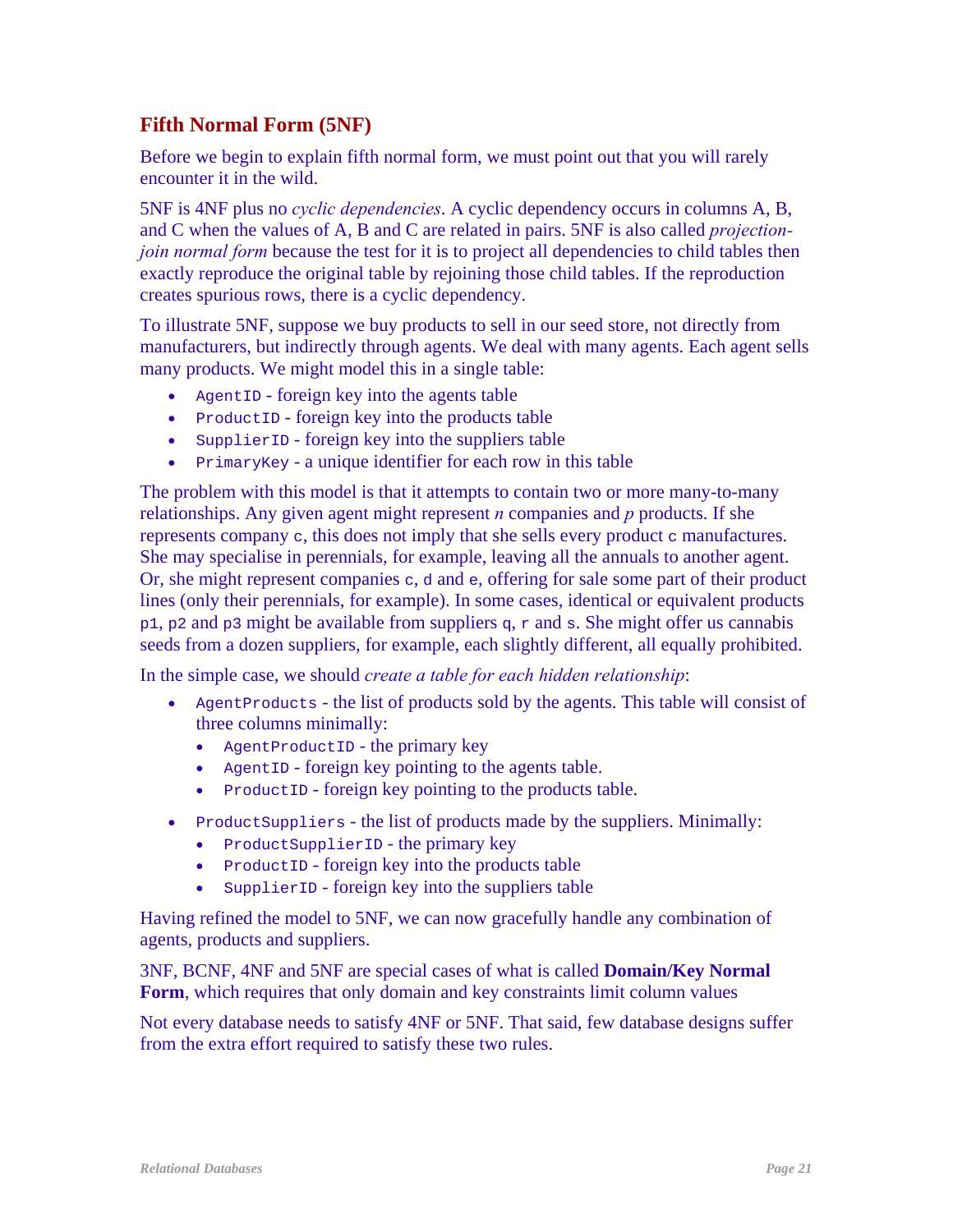## **Put the model to work**

For a simple relational database design step-by-step, see *[The basics of designing a](http://www.artfulsoftware.com/dbdesignbasics.html)  [database](http://www.artfulsoftware.com/dbdesignbasics.html)*. For a more advanced walkthrough see *[Chapter 5](#page-0-1)*.

# <span id="page-21-0"></span>**Limitations of the Relational Model**

## **The CAP theorem**

Thistheorem<sup>8</sup> says that of the three main requirements of a relational database ...

- 1. Complete transactional consistency
- 2. Perfect availability
- 3. Perfect tolerance of partition failures

we can have just two at any one time. With most non-trivial database problems, some trade-offs are necessary. This topic is worth a book of its own. Indeed since MySQL first appeared, hundreds of non-relational database products have appeared, and some have become faddishly popular.

Is there a neat formula that decides which database model to apply to a problem? Unforunately not. We can only point to guidelines:

1. If the data consist largely of huge numbers of rather simple key-value pairs, or of time series, a key-value database like Apache Cassandra may be preferable to a relational database.

2. If the data consist largely of long chains of parent-child relationships, a graph database may be preferable.

3. If the data consist largely of documents, and especially if JSON is used, a document database may be preferable.

4. If the data consist of large amounts of raw data without many essential relationships, a "no-sql" database may be preferable.

Where is the "sweet spot" for relational databases? Roughly, data with necessary entity relationships that don't form huge time series or parent-child chains. Ultimately, you find outby applying a relational design algorithm<sup>9</sup> to the problem and appraising the result.

## **Dealing with Objects**

Relational databases also fall short in the area of object storage. At the risk of cliché, objects are data with brains. An object's data may be mappable to tables, but its intelligence cannot be. Even object data tends to the complex. Typically it requires multiple rows in multiple tables.

To understand the complex issues involved here, consider a pulp and paper mill. A papermaking machine creates giant reels of paper (think of a roll of paper towels, 10 meters wide, 5 meters in diameter and unrolled, 100 kilometers long). These mammoth reels are then cut into numerous rolls (think of rolls of toilet tissue, one meter wide, one meter in diameter and 500 meters long). Some of these rolls are fed into sheeters, which cut them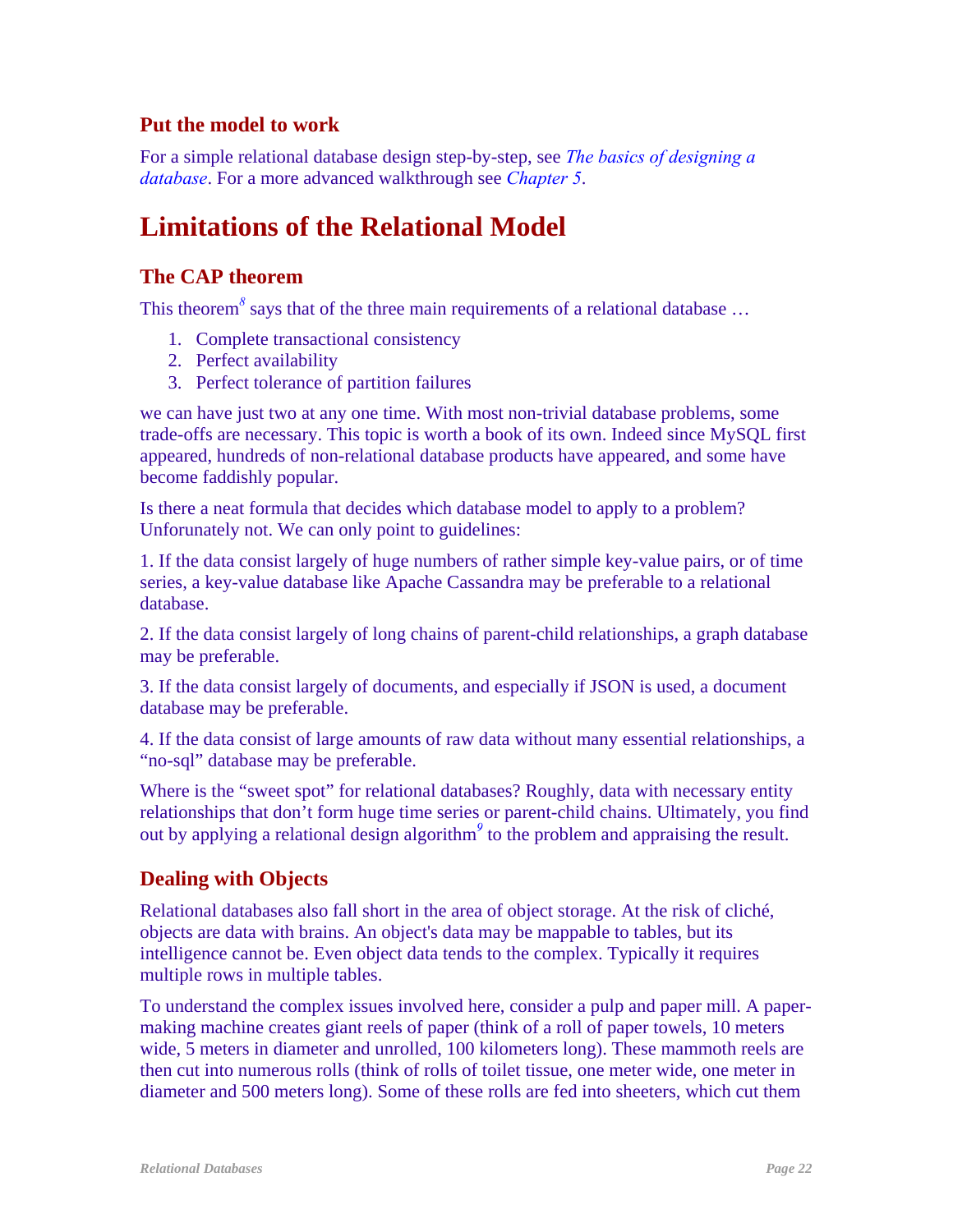into large sheets that in turn are fed into machines that fold them and shape them and glue handles upon them until the final result is a bundle of shopping bags.

It is not impossible to model such complex relationships in a relational database, but it is difficult, and it is even more difficult to apply the practical rules of the pulp and paper business to this chain of products. You also face the non-trivial problem of mapping your class's attributes to a network of tables.

Once it looked as though object-relational databases would take hold. For many reasons that hasn't happened enough to significantly challenge the relational model's hold.

## **Dealing with Time**

Even aside from time series, relational databases implement amnesia, leaving us two time problems to solve. One is the problem of *audit trails*. In some applications—especially accounting applications—the history of certain transactions or quantities is part of the current data. An interest-rate view, for example, must be able to show not only current rates but recent rates. A sales view must show not just the current view of any order, but its entire change history. The software requirement may include the capability to reconstruct any moment in the history of the database (point-in-time architecture, PITA). *[Chapter 21](#page-0-1)* covers the basic methods. See "Audit trails" on our *[MySQL Tips page](http://www.artfulsoftware.com/infotree/mysqltips.php)* for example solutions.

The second time problem has to do with optimising for current changes or for history. Often a database designed for managing current information performs badly at historical reporting—and vice-versa. The bigger the organisation, the bigger the problem. It has given rise to an important distinction between two types of databases: those optimised for transactions (OLTP) and those optimised for analysis and reporting (OLAP).

## **Security, authentication**

A relational database is a client-server application.Its databases must be secure, and writing passwords into client apps won't cut it. Fundamentally, while client software may offer authentication user interfaces, the server needs to protect itself by maintaining sets of database privileges (*roles* in SQL) covering all actions on a database, define such roles in MySQL privilege tables, and define users in terms of usernames, login locations, passwords and roles. Client authentication modules must work with this information. See *[Chapter 3](#page-0-1)* and *[19](#page-0-1)* for security basics; MySQL authentication architecture is detailed *[here](https://dev.mysql.com/doc/mysql-secure-deployment-guide/8.0/en/secure-deployment-configure-authentication.html)*.

## **Summary**

Relational databases take their design principles from the branch of mathematics called set theory. They inherit the logical integrity of set theory and thus make it possible to store and retrieve the data that represents a given problem domain.

Normalisation is the process of designing an efficient and flexible database. Although often portrayed as rocket science and described in jargon whose first purpose is to